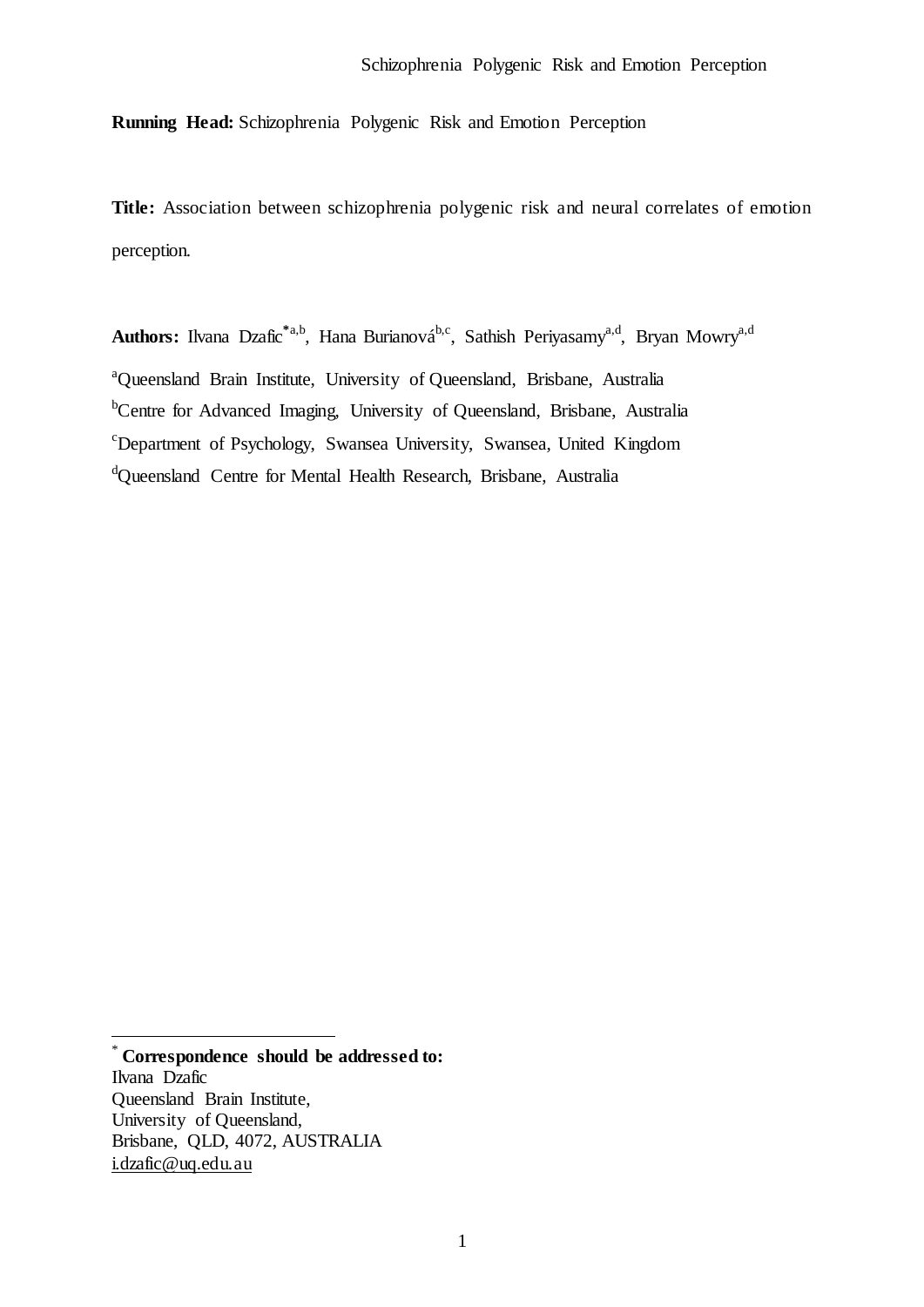## **Abstract**

The neural correlates of emotion perception have been shown to be significantly altered in schizophrenia (SCZ) patients as well as their healthy relatives, possibly reflecting genetic susceptibility to the disease. The aim of the study was to investigate the association between SCZ polygenic risk and brain activity whilst testing perception of multisensory, dynamic emotional stimuli. We created SCZ polygenic risk scores (PRS) for a sample of twenty-eight healthy individuals. The PRS was based on data from the Psychiatric Genomics Consortium and was used as a regressor score in the neuroimaging analysis. The results of a multivariate brain-behaviour analysis show that higher SCZ PRS are related to increased activity in brain regions critical for emotion regulation during the perception of threatening (angry) emotions. These results suggest that individuals with higher SCZ PRS may *over-activate* the neural correlates underlying emotion during perception of threat, perhaps due to an increased experience of fear or neural inefficiency in emotion-regulation areas in individuals who have higher genetic susceptibility to SCZ. Moreover, over-recruitment of emotion regions might function as a compensation to maintain normal emotion regulation during threat perception. If replicated in larger studies, these findings may have important implications for understanding the neurophysiological biomarkers relevant in SCZ.

Keywords: schizophrenia; polygenic risk; fMRI; dynamic emotion; threat; emotion regulation.

2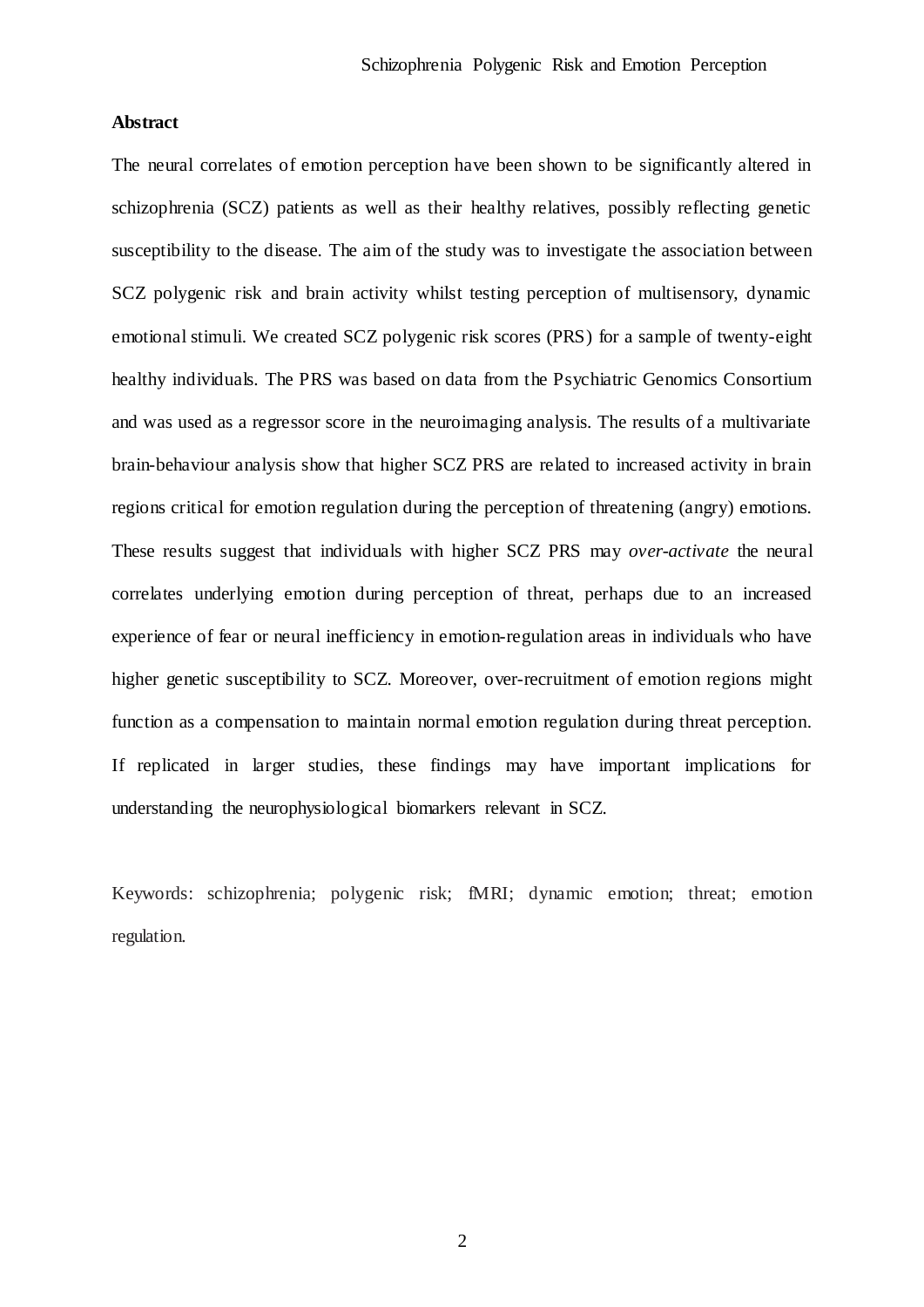## **1.) Introduction**

Schizophrenia (SCZ) is a highly debilitating and heritable mental illness, characterized by impairment in diverse abilities spanning perception, reasoning, and social cognition [\(de Jong et al., 2013;](#page-20-0) [Green et al., 2004\)](#page-21-0). Evidence suggests that the SCZ-related impairment in these abilities may be due to the dynamic interplay between genes and brain [\(Martin et al., 2014;](#page-22-0) [Roffman et al., 2006\)](#page-26-0). Current estimates from twin and family studies put the heritability of SCZ at 81% [\(Wahlstrom et al., 1986\)](#page-27-0), which has led to large collaborative efforts to identify genes able to explain this heritability. However, to date, the identified genes explain only 7% of the liability to SCZ [\(Ripke et al., 2014\)](#page-24-0). As SCZ is considered an umbrella term, likely encompassing a large number of aetiologies, one approach to explaining the missing heritability is to search for intermediate traits that lie on a causal pathway between the genotype and clinical phenotype. An endophenotype is described as an intermediate trait that theoretically should be measurable, heritable, and stateindependent, with neurophysiological and neurocognitive qualities [\(Cannon and Keller, 2006;](#page-19-0) [Mowry and Gratten, 2013\)](#page-23-0). One of these neurocognitive intermediate traits is emotion perception, as it has well-established evidence of impairment and aberrant underlying brain function in SCZ [\(Namiki et al., 2007;](#page-23-1) [Romero-Ferreiro et al., 2016;](#page-26-1) [Vai et al., 2015\)](#page-27-1). Robust evidence has emerged identifying emotion perception as a viable endophenotype for SCZ, as deficits in emotion perception are heritable, associated with SCZ risk genes, and apparent before illness onset [\(Bediou et al., 2007;](#page-19-1) [Germine et al., 2016\)](#page-20-1). It is thus of importance to investigate the specific processes and neurobiological underpinnings of emotion perception and their relationship with risk genes, as such research would lead to a clearer understanding of the pathway from genotype to clinical phenotype.

The endophenotypic role of emotion perception in schizophrenia has been highlighted with evidence of robust deficits in SCZ, which persist throughout the course of illness and

3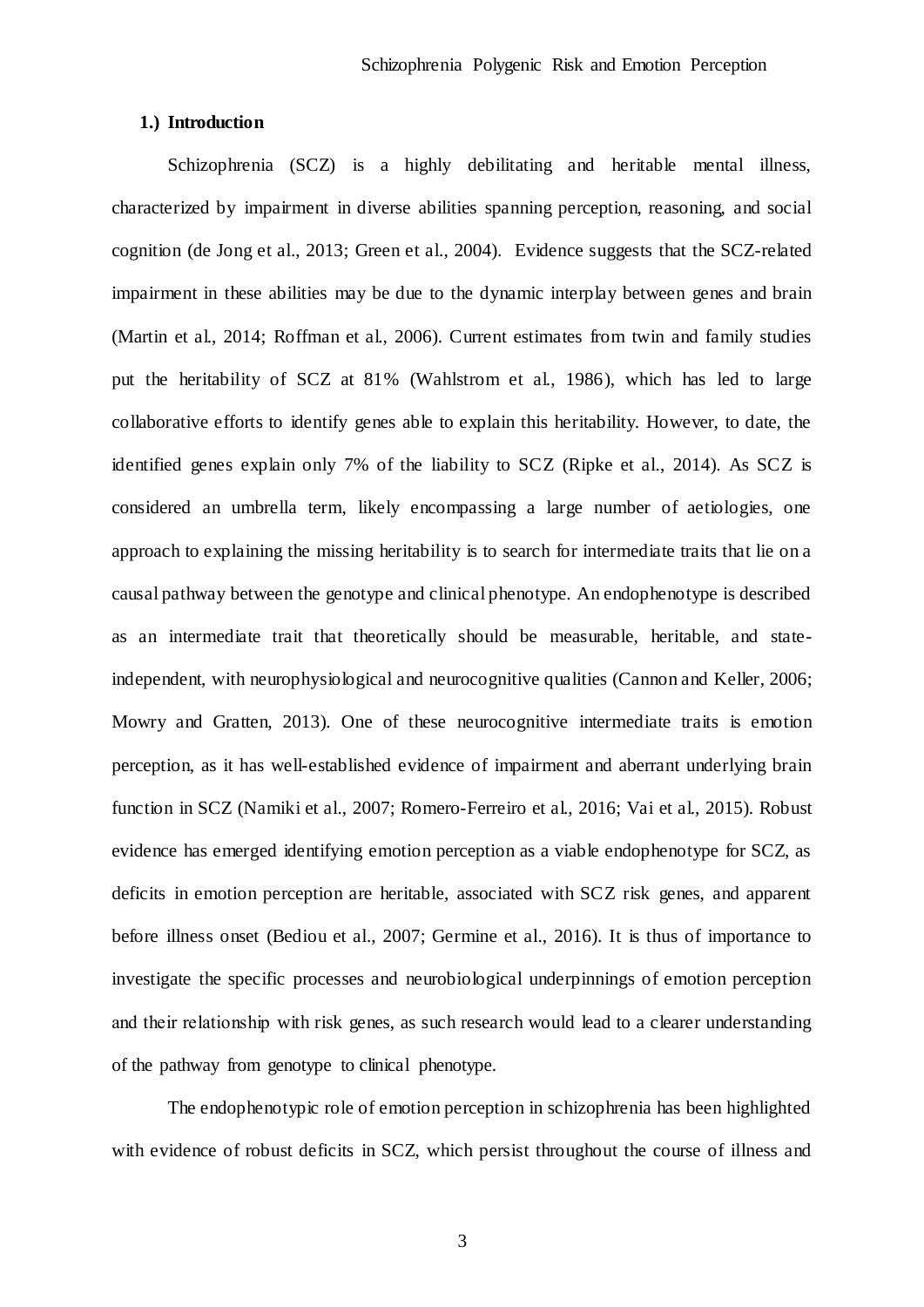which are also present in healthy individuals with high SCZ susceptibility [\(Behere, 2015\)](#page-19-2). In a recent review, Behere (2015) posits that emotion recognition difficulties are trait markers for SCZ, particularly difficulties recognizing threatening emotions, such as anger, and misattribution of threat onto ambiguous facial expressions [\(Behere, 2015\)](#page-19-2). Impaired threat processing was found to be a stable deficit, present in both acute and remission phases of SCZ; however, these deficits were particularly heightened in those with psychotic symptoms. Thus, aberrant processing of facial expressions could potentially be linked to development of psychopathology. In support of this notion, a number of SCZ common genetic risk variants have been reported to be associated with emotion and facial processing ability and its underlying neural circuitry [\(Greenwood et al., 2011;](#page-21-1) Martin [et al., 2014\)](#page-22-0). Moreover, previous research investigating genetic susceptibility to SCZ has identified that healthy relatives of those with SCZ have impaired emotion perception, such as misattributing threat onto neutral expressions [\(Eack et al., 2010\)](#page-20-2). In addition, research shows that healthy individuals with high SCZ risk have altered activity in emotion neural correlates, such as frontal regions, anterior cingulate gyrus, nucleus accumbens, amygdala, and hippocampus [\(Phillips and Seidman,](#page-24-1)  [2008\)](#page-24-1). Considering these abovementioned findings, in the current study we hypothesized that SCZ genetic risk in healthy individuals would be associated with aberrant brain processing during emotion perception, particularly for threatening emotions.

With large genome-wide association studies (GWAS) identifying over 100 common risk variants significantly associated with SCZ [\(Ripke et al., 2014\)](#page-24-0), a new direction in the field has been to consider the polygenic nature of SCZ by quantifying the combined effect of variants into a polygenic risk score (PRS). Recently, a large polygenic study has shown that deficits in emotion recognition are significantly associated with SCZ polygenic risk across development, supporting the notion that impaired processing of facial expressions may constitute a link between genetic risk for SCZ and development of psychosis [\(Germine et al.,](#page-20-1)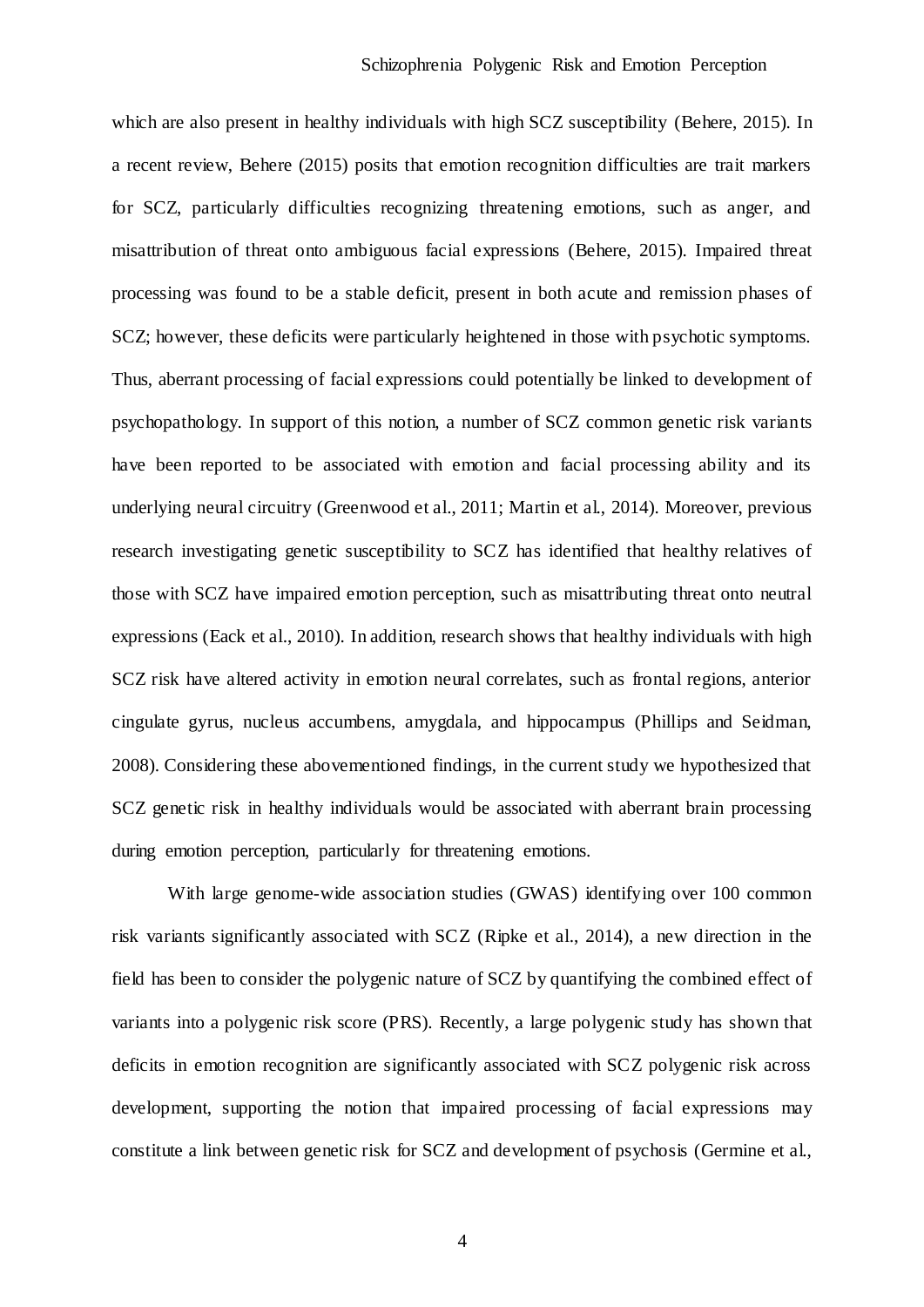## Schizophrenia Polygenic Risk and Emotion Perception

[2016\)](#page-20-1). Notwithstanding the important findings from this study, Germine and colleagues utilized emotion tasks with static pictures as stimuli, consequently examining different underlying mechanisms compared to naturalistic, dynamic displays of emotion [\(Arsalidou et](#page-19-3)  [al., 2011;](#page-19-3) [Palumbo and Jellema, 2013\)](#page-23-2). As the field is moving towards more ecologically valid tasks, it is important to assess emotion perception using dynamic, audio-visual displays in order to gauge real-life emotion processing. In addition, it may be important to evaluate different contexts of emotion recognition; for example, when a certain emotion is expected or unexpected. Recent evidence shows that individuals with SCZ have reduced precision in their prior expectations, which impairs perception [\(Adams et al., 2016\)](#page-19-4); thus, it seems critical to explore the influence of SCZ genes on the underlying processes driving emotion perception impairment.

The impact of SCZ polygenic risk on emotion recognition has, thus far, been examined only at the behavioral level, with no study to date investigating the influence on brain function underlying emotion perception. As robust evidence highlights that SCZ is a disorder of aberrant brain function [\(Coyle et al., 2016;](#page-19-5) [Liang et al., 2006\)](#page-22-1), the objective of this study was to investigate the association between polygenic risk of SCZ in healthy individuals and the neural correlates of emotion perception. A recently new field of study, 'imaging genetics' has focused on the neurobiological intermediate traits of SCZ, informed by neuroimaging. Imaging genetics allows us to map the neural activity of abilities, such as emotion perception, as a function of genotype. Using the imaging genetics technique, a number of genome-wide significant risk variants have been investigated with respect to their association with the emotion brain network. The findings reveal that risk alleles of certain candidate genes are associated with increased and inefficient connectivity between frontal regions and limbic regions, which play a key role in emotion regulation and emotional learning [\(Curcic-Blake et al., 2012;](#page-20-3) [Mothersill et al., 2013;](#page-23-3) [Surguladze et al., 2012\)](#page-26-2). As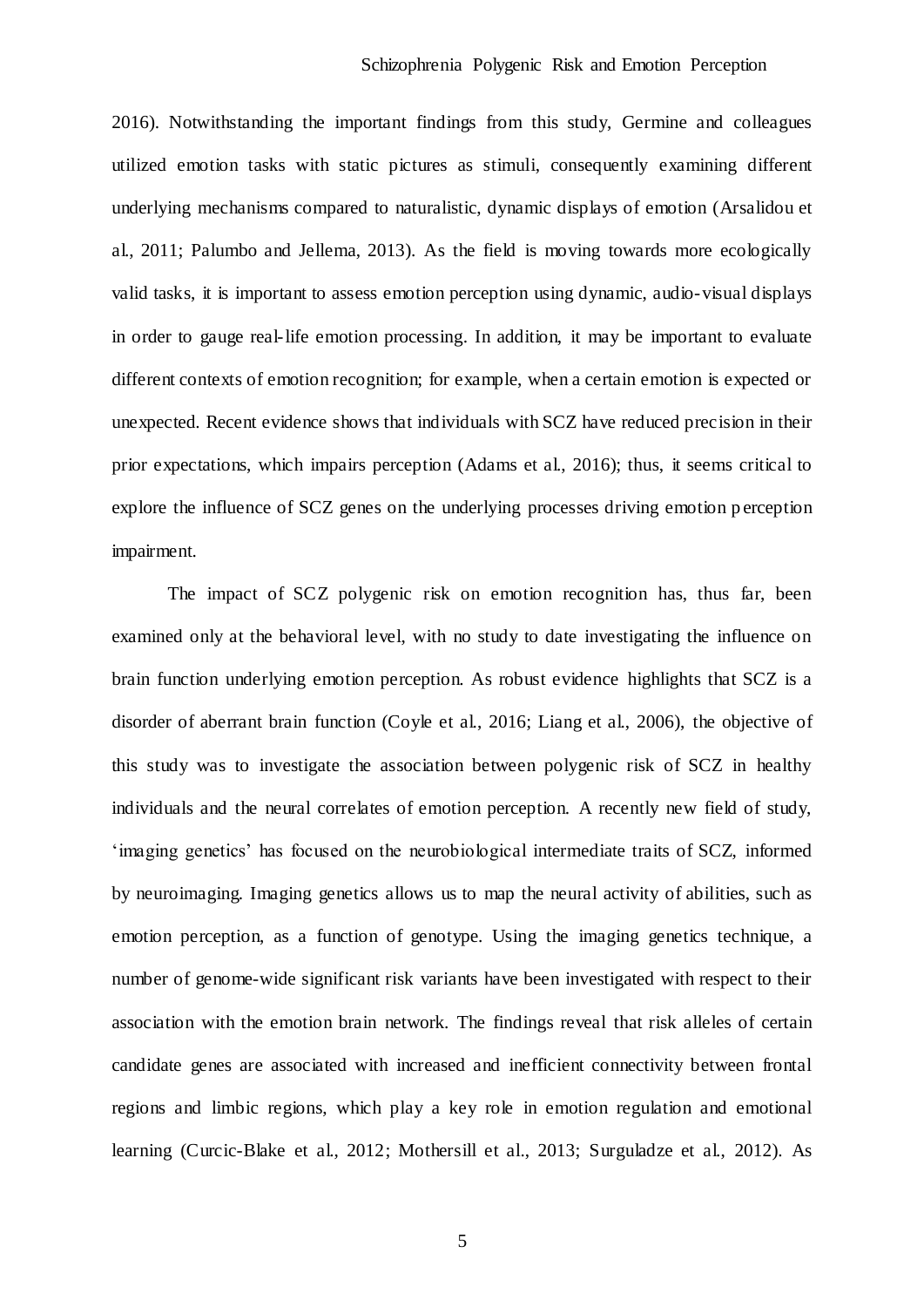schizophrenia has a complex polygenetic architecture, recent imaging genetic studies have investigated the cumulative effects of risk variants (applying the polygenic risk model) on brain function [\(Birnbaum and Weinberger, 2013\)](#page-19-6). Imaging polygenic studies have found associations between SCZ genetic risk and white matter volume [\(Terwisscha van Scheltinga](#page-27-2)  [et al., 2013\)](#page-27-2), as well as neural inefficiency in frontal regions [\(Lancaster et al., 2016;](#page-22-2) [Walton](#page-27-3)  [et al., 2013\)](#page-27-3). However, no imaging genetic study to date has explored the association between polygenic risk of SCZ and the brain regions underlying emotion perception.

The objective of the current study was to investigate the association between polygenic risk of SCZ in healthy individuals and neural correlates of emotion perception, in different expectancy contexts. For this purpose, we used a previously validated Dynamic Emotion Perception (DEP) task [\(Dzafic et al., 2016\)](#page-20-4), with increased ecological validity, three emotional conditions (anger, happiness, and neutral) expressed by an actor in an audio-visual video and two levels of expectation (congruency and incongruency with prior expectations). Our focus was on healthy individuals for the following reasons: (1) robust evidence shows that genetic risk for SCZ in healthy individuals influences emotion processing [\(Eack et al.,](#page-20-2)  [2010;](#page-20-2) [Germine et al., 2016\)](#page-20-1) and (2) healthy individuals present a cleaner sample, without the confounds of illness and medication, which affect brain function. For the polygenic risk scores (PRS) we used summary data from SCZ PGC2 [\(Ripke et al., 2014\)](#page-24-0) to assess differences in brain activation during a functional magnetic resonance imaging (fMRI) scan. We conducted a multivariate analysis to characterize activity in brain regions that covaries with individual SCZ PRS during the DEP task. Based on the results of previous studies, we predicted that SCZ PRS would be associated with aberrant activity in neural correlates of emotion regulation and emotional learning [\(Curcic-Blake et al., 2012;](#page-20-3) [Mothersill et al.,](#page-23-3)  [2013\)](#page-23-3), such as frontal and limbic regions. Additionally, we predicted that schizophrenia PRS would have the strongest association with aberrant brain activity during the viewing of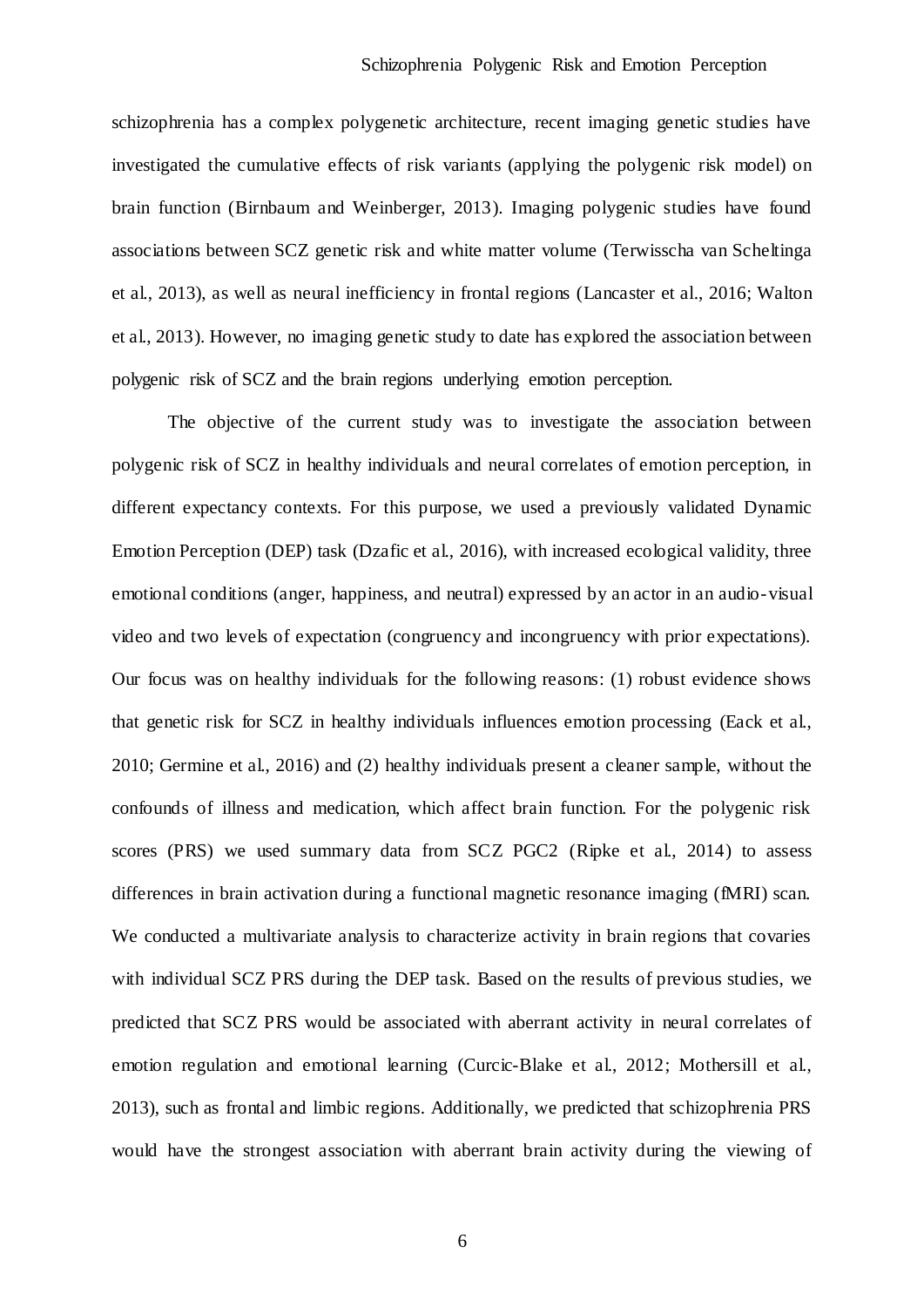threatening emotions, as perception of these types of emotions is most impaired in schizophrenia [\(Behere, 2015\)](#page-19-2) and healthy relatives of those with SCZ [\(Eack et al., 2010\)](#page-20-2).

# **2.) Methods**

#### *2.1. Participants*

Twenty-eight Caucasian right-handed healthy controls (HC; mean age  $= 49.61$ , SD  $=$ 9.09, 18 male) were recruited from a population-based Australian sample. The ancestry of the sample was European. Screening was conducted over the phone prior to the recruitment, to confirm that participants had no history of eye disease, neurological disorders, metal implants, or current medication. The Mini International Neuropsychiatric Interview (M.I.N.I.) version 5.0.0 (Sheehan et al., 1997), was used to ensure that participants did not have current alcohol dependence and were not experiencing a major depressive episode. Intelligence quotient (IQ) was estimated using 2 subsets (vocabulary and matrix reasoning) of the Wechsler abbreviated scale of intelligence (WASI; Wechsler (1999). Participants were provided with an information sheet, which included a full description of the study and an MRI information sheet. Written informed consent was obtained. This research was approved by the West Moreton Hospital and Health Service, and The University of Queensland Human Research Ethics Committees.

#### *2.2. Genotyping and quality control*

Genotyping was conducted using Illumina OmniExpress-12 arrays containing > 712,000 markers for 12 controls and PsychChip arrays containing > 570,000 markers for 17 controls respectively. Standard quality control procedures for samples and markers were conducted using established protocols [\(Anderson et al., 2010\)](#page-19-7). These two datasets were merged and single nucleotide polymorphisms (SNPs) were excluded if the minor allele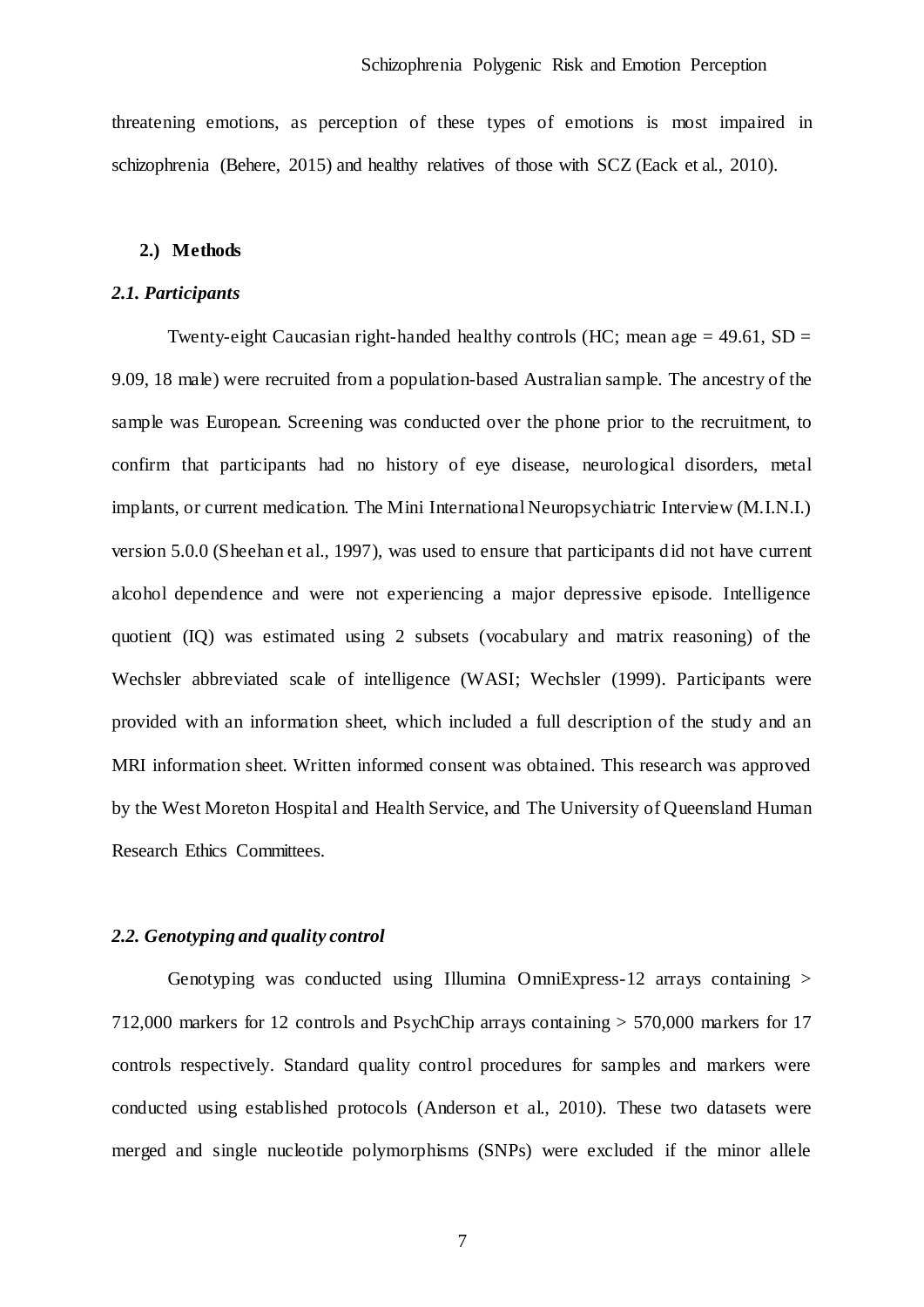frequency was  $\langle 5\%,$  if the call rate was  $\langle 97\%,$  or if the  $\chi$ 2-test for Hardy–Weinberg Equilibrium had a *p*-value  $\langle$  1e-06. After filtering, 220,707 variants were used for PRS analysis.

## *2.3. Generation of polygenic risk scores*

SCZ genetic risk was estimated using publicly available results from an international GWAS of 34,241 SCZ cases and 45,604 controls (Schizophrenia Workgroup of the Psychiatric Genomics Consortium). SCZ PRS was calculated using the method described by the International Schizophrenia Consortium [\(Wray et al., 2014\)](#page-28-0), implemented in the software PRSice v1.25: Polygenic Risk Score [\(Euesden et al., 2014\)](#page-20-5). A list of SNPs in common between discovery and target samples was determined and subsequently clumped for linkage disequilibrium  $(R^2 < 0.2)$  across 500kb regions. This ensured that all SNPs included in each SCZ PRS model were independent. The SNP list, which included 12,897 SNPs was limited to those with association *p*-values less than the standard GWAS threshold for genome-wide significance  $(5 \times 10^{-8})$ . Individual PRS were calculated using this SNP list (refer to Supplementary Table 2 in [Ripke et al. \(2014\)\)](#page-24-0). The PRS were normally distributed (Kolmogorov-Smirnov:  $p = 0.20$ ) and did not contain any outliers. A power analysis was performed (R software: "pwr.r.test" function (1988)), yielding 80% power to observe a moderate effect  $(r = 0.5)$  of PRS on Blood-oxygen-level dependent (BOLD) during emotion perception ( $n = 28$ ,  $\alpha = 0.05$ , two-sided).

## *2.4. Dynamic emotion perception task*

The Dynamic emotion perception (DEP) task involved viewing emotional audiovisual videos that were either congruent or incongruent with the emotional prior expectations. In the task, prior expectations were manipulated by displaying an emotion instruction cue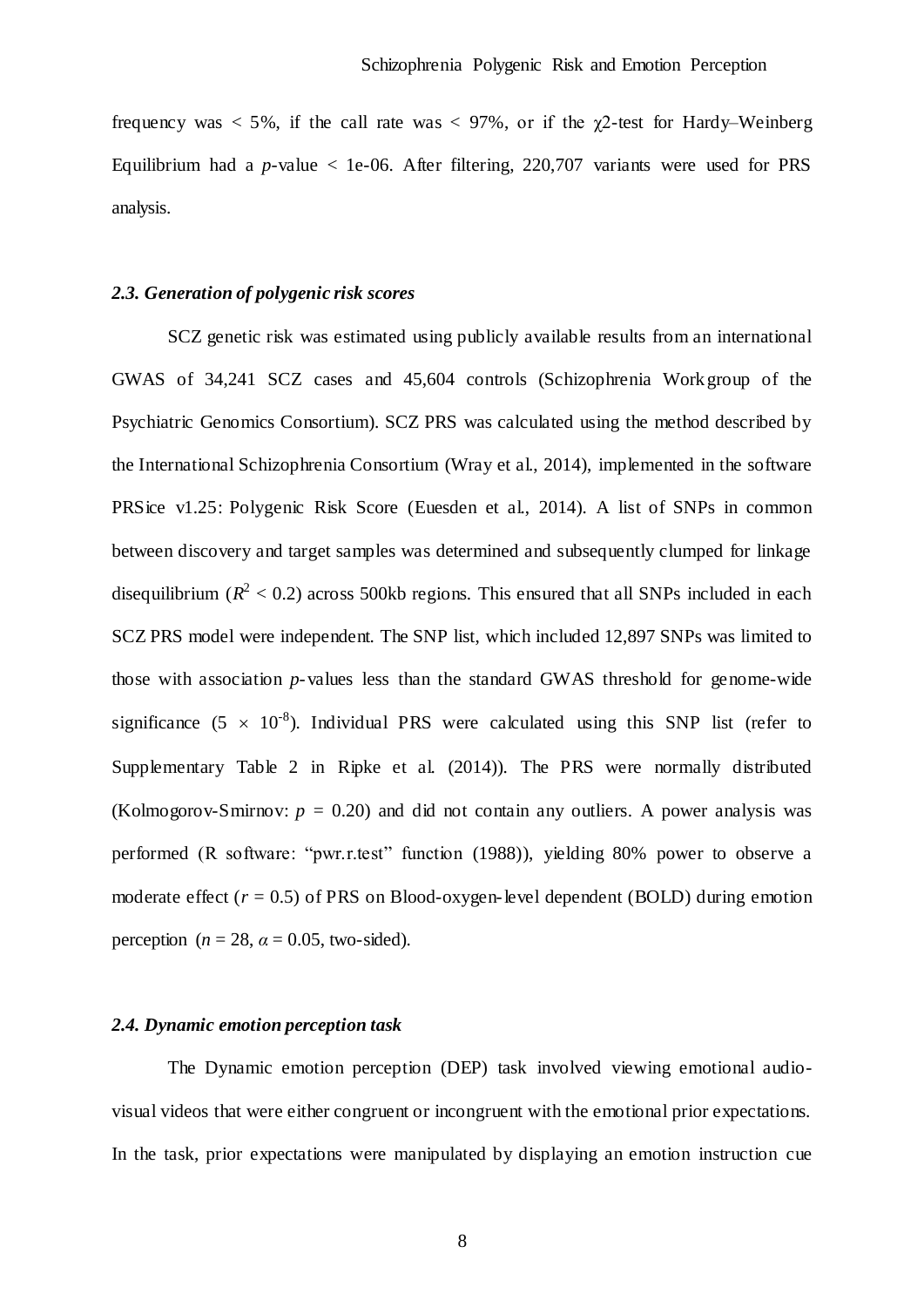before the videos and by increasing the occurrence likelihood of emotional videos congruent with the emotion in the instruction. The DEP task consisted of forty-eight 3-second videos of a Caucasian female actor speaking different sentences in an emotional manner (either in an angry, happy, or neutral tone). The emotion instruction cues presented a still picture of the actor expressing an emotion, with the expressed emotion written in white text underneath the picture. There were 3 still pictures of the actor and, in each one, the actor expressed either an angry, happy, or neutral emotion. At the start of each block, the cue contained white text above the picture, instructing to make an "index finger press" for the target emotion (for further details, see [Dzafic et al. \(2016\)\)](#page-20-4).

## *2.5. Design*

The experimental procedure consisted of nine experimental conditions: 3 emotion instruction cues (happy, angry or neutral)  $\times$  3 emotional videos (happy, angry or neutral). Each experimental block began with an instruction emotion cue (3 s), followed by six or nine sequences of trials consisting of an emotion cue (1 s), a black screen as the inter-stimulus interval (ISI; mean duration of 1s) and an emotional video clip (3 s). The ISI was jittered within a block, with a uniform distribution between 500ms and 1500ms, of either  $6 \times 200$ ms intervals (during blocks of 6 video clips) or  $9 \times 125$ ms intervals (during blocks of 9 video clips). Within a block of six video clips, there were four congruent and two incongruent video clips; and within a block of nine video clips, there were five congruent and four incongruent video clips.

The experiment was a mixed design, with the same emotion cues presented several times within a block (block design), but with varying emotional videos (alternating in emotional content) presented within a block (event-related design). 'Congruent' videos matched the emotional content of the cues, whereas 'incongruent' videos did not. The

9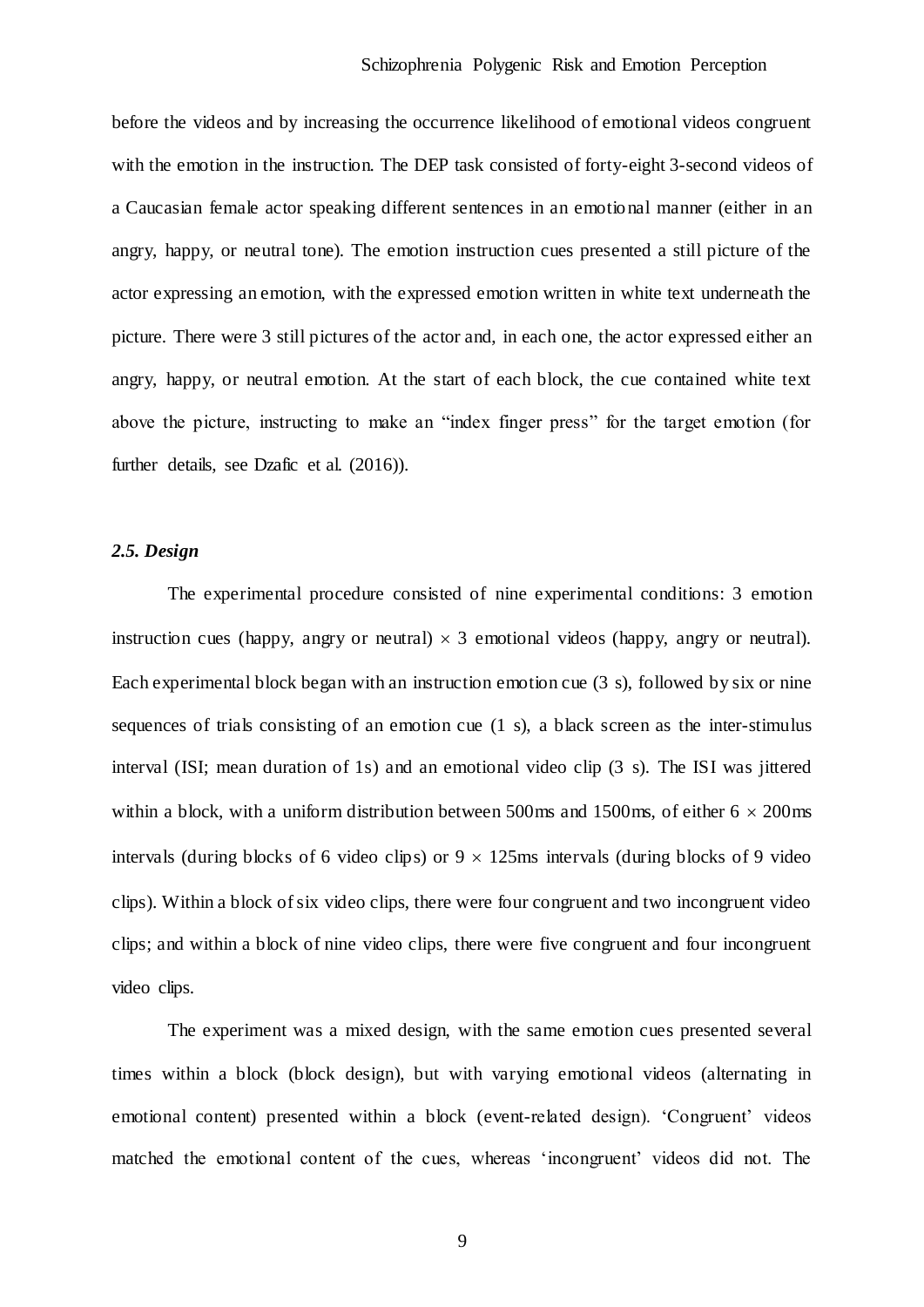behavioral and fMRI analyses involved the conditions 'angry congruent' (angry cue + angry video), 'angry incongruent' (happy/neutral cue + angry video), 'happy congruent' (happy cue + happy video), 'happy incongruent' (angry/neutral cue + happy video), 'neutral congruent' (neutral cue + neutral video), 'neutral incongruent' (happy/angry cue + neutral video). The videos within a block were randomized so that the appearance of co ngruent or incongruent video clips could not be predicted. The emotion blocks were counterbalanced between runs, as were the runs between participants, using the Balanced Latin Squares method.

## *2.6. Procedure*

The participants were asked to respond to the videos to indicate if the emotion presented in the instruction cue matched the emotion expressed in the video. Specifically, participants were told to press the button with their index finger when the video was congruent with the instruction cue and press with their middle finger when it was not. All responses occurred within 3 seconds during the videos, giving sufficient time for the participant to respond. Accuracy and reaction times (RTs) were recorded for each trial.

Prior to the fMRI experiment, participants were trained with a practice task outside the MRI scanner. Both the practice task and fMRI task were presented using E-Prime 2.0 software [\(https://www.pstnet.com/eprime.cfm,](https://www.pstnet.com/eprime.cfm) 2013; Schneider et al., (2012)) on a Windows computer screen. The practice task consisted of 9 blocks and feedback was given if the correct/incorrect button was pressed. The goal was to ensure that participants understood the aim of the task and that the finger response became automated outside the scanner. During the fMRI experiment the DEP task was seen by participants through a tilted mirror attached to the head coil on the MRI scanner. Responses were made on a custom-built MRIcompatible response box. Participants were instructed to respond as quickly and as accurately as possible and no feedback was given in the actual experiment. After the fMRI experiment,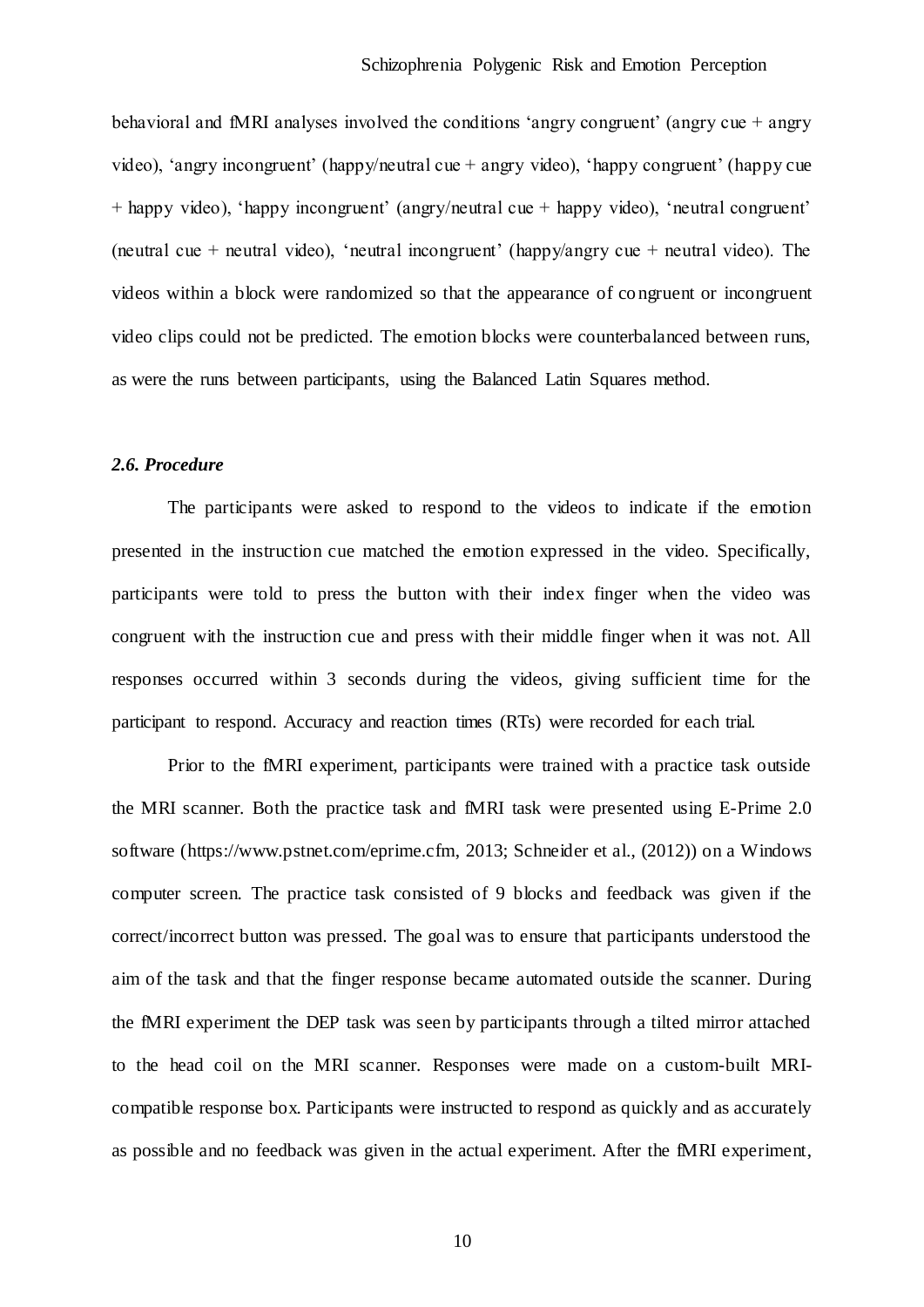participants completed the two questionnaires: WASI (Wechsler, 1999) and Mayer-Salovey-Caruso Emotional Intelligence Test (MSCEIT; [Mayer et al. \(2003\)\)](#page-22-3), in a testing room outside the MRI scanner. The practice task, fMRI task, and questionnaires were completed at the Centre for Advanced Imaging, University of Queensland 3T scanner facility.

## *2.7. MRI procedure and preprocessing*

Structural and functional MRI images were acquired by a 3T Siemens Magnetom TrioTim system using a 12-channel head coil. The scans collected for each subject, in a session were as follows: localizer, T1-weighted anatomical image MP2RAGE sequence (repetition time (TR): 1900 ms, echo time (TE): 2.32 ms, resolution:  $1mm<sup>3</sup>$ , FoV: 230 mm, 196 slices), T2\* weighted echo-planar sequence (TR: 3000 ms, TE: 30 ms, resolution: 2.5 mm<sup>3</sup>, slices: 46, FoV: 192 mm), DWI (TR: 8400 ms, TE: 100 ms, resolution: 2.3 mm  $\times$  2.3  $mm \times 2.5$  mm, slices: 60, FoV: 300 mm, b-value: 2000 s/mm<sup>2</sup>, directions: 64), and restingstate (TR: 3000 ms, TE: 30 ms, resolution: 2.5 mm<sup>3</sup>, slices: 46, FoV: 192 mm). The total scanning time per session was 45 minutes.

Standard preprocessing of the images was carried out using SPM8 (Welcome Department of Imaging Neuroscience, UCL, UK, http://www.fil.ion.uclac.uk/spm/ spm5.html). The preprocessing steps were as follows: slice timing on the functional images to correct for differences in slice acquisition times within each volume using the middle slice as reference; realignment (estimate and reslice) on the functional images to correct for inter-scan movement within each run (no participant was excluded for excessive movement (defined as  $>3$  mm translation,  $>2$  degrees rotation); co-registration of the functional and structural images; segmentation of the structural image with heavy regularisation (0.1) recommended for MP2RAGE sequence; normalization of the resliced images into a standardized,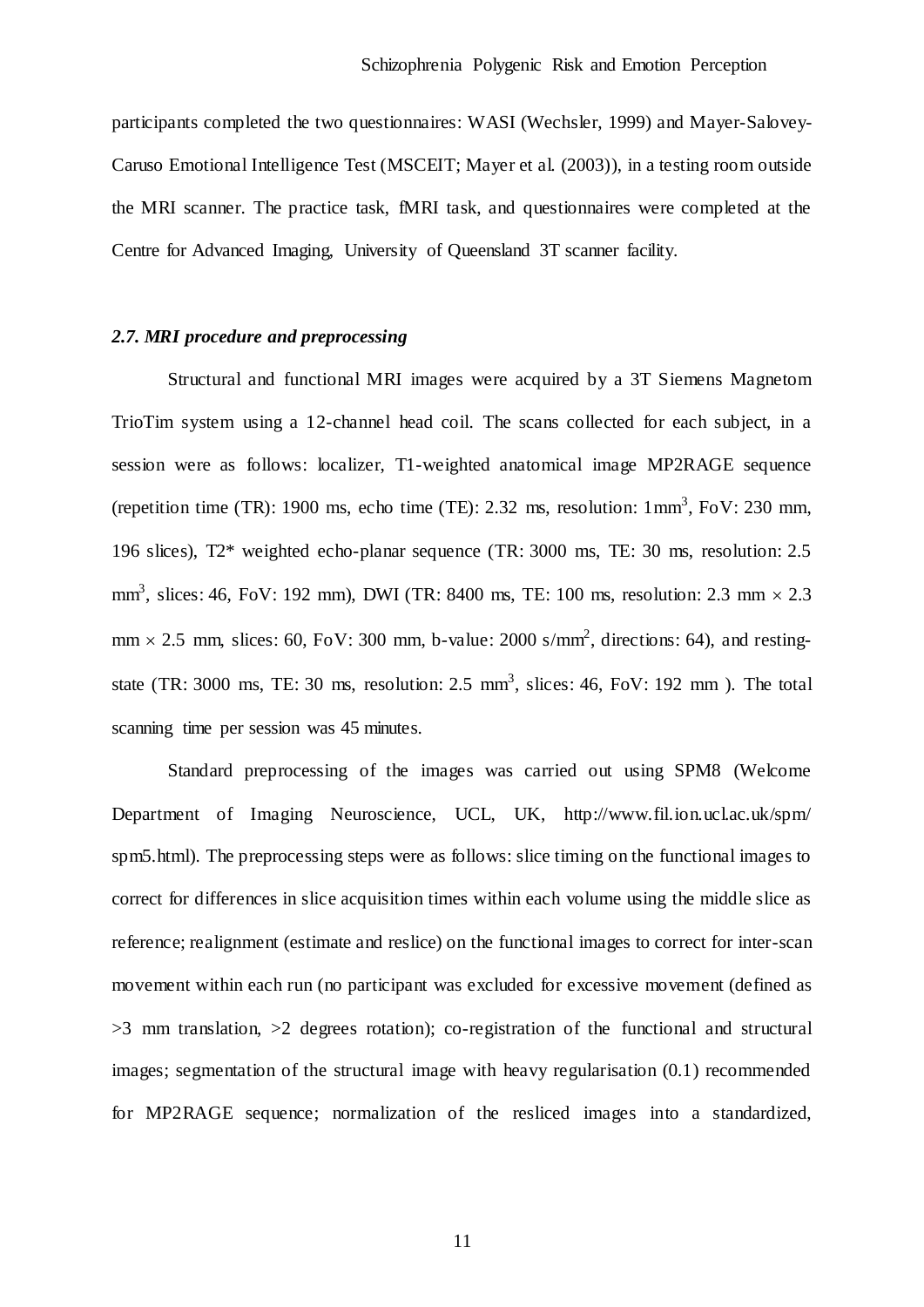stereotaxic space (according to the Montreal Neurological Institute template); and smoothing of normalized images with 6mm full-width-at-half-maximum isotropic Gaussian kernel.

# *2.8. Data analysis*

We conducted the fMRI analyses using a multivariate approach, Partial least-squares (PLS), to examine the direct association between brain activity and PRS. PLS investigates the distributed patterns of neural activity and is optimally suited for complex cognitive functions [\(McIntosh and Lobaugh, 2004\)](#page-22-4), such as naturalistic emotion perception, which engages a widespread and interactive brain network [\(Arsalidou et al., 2011;](#page-19-3) [Vuilleumier and Pourtois,](#page-27-4)  [2007\)](#page-27-4). PLS identifies the fundamental relations (latent variables: LVs) between brain activity, experimental conditions, and individual differences variables (such as PRS) that account for maximum covariance in the data. Similar to principal component analysis, PLS decomposes the data into orthogonal LVs by conducting singular value decomposition (SVD) [\(McIntosh](#page-22-5)  [et al., 2004\)](#page-22-5). For each LV, "brain scores" are computed for each participant, which indicate the degree to which each participant shows the pattern of brain activity identified. Each LV consists of three components: singular values (significance for a given LV), voxel saliences (spatiotemporal activity for a given LV), and task saliences (degree to which each condition is related to the brain-PRS correlations within the given LV).

In order to examine the relationship between brain and PRS as a function of experimental condition, we included fMRI data during each video condition in a data matrix cross-correlated with the PRS. We isolated activity during the videos by conducting the analysis across five TRs  $(TR 0 - TR 5)$  starting at the onset of the video clips. Activity at each time point was normalized to the first TR (labelled TR 0 in the figures). For all analyses, we ran 1000 permutations [\(Le Floch et al., 2012;](#page-22-6) [McIntosh et al., 1996\)](#page-22-7) to determine significant LVs at  $p < 0.001$ . In addition, we ran 100 bootstraps, estimating the standard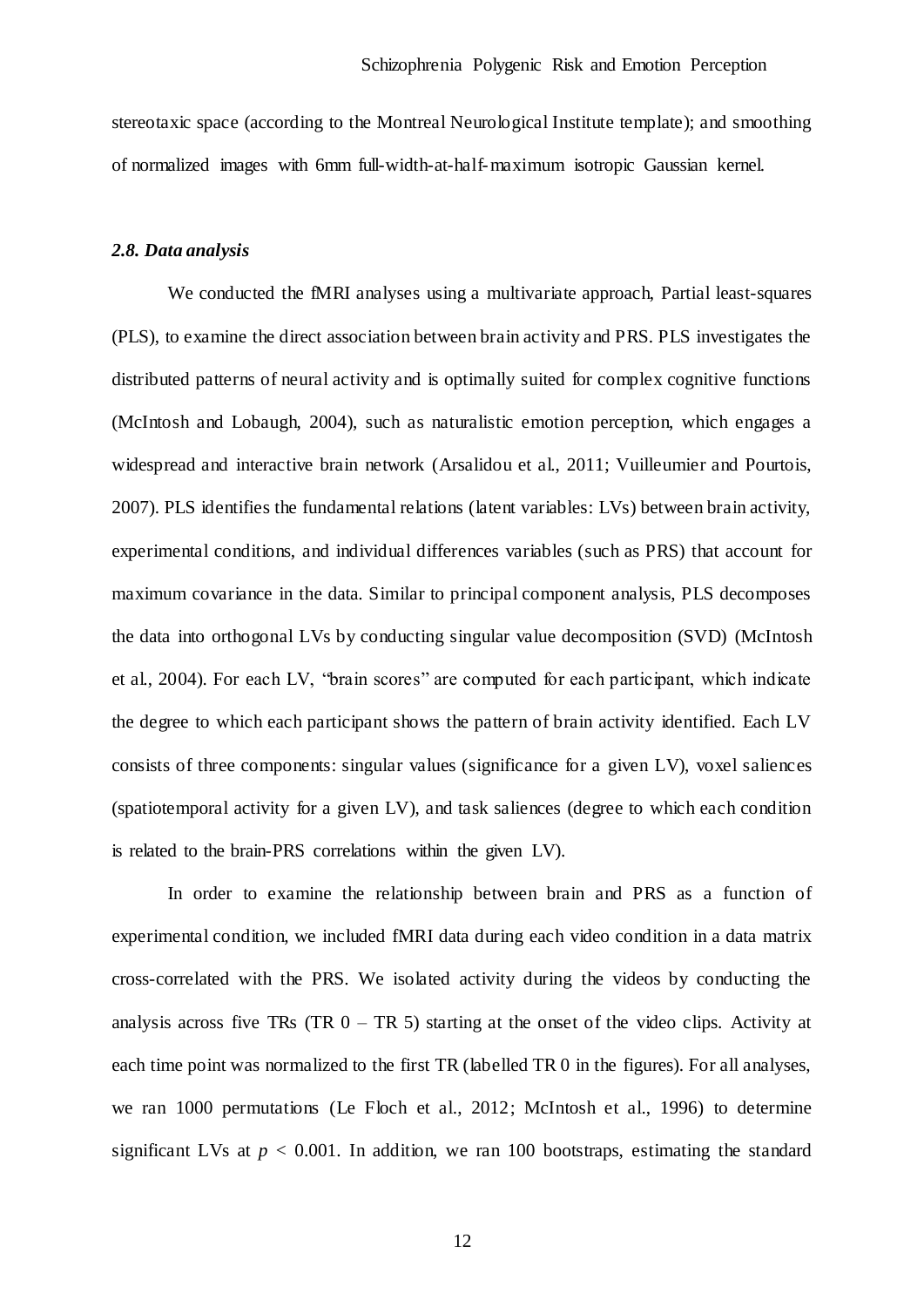errors of the salience for each voxel in order to assess the reliability and robustness of each voxel's contribution to a pattern of brain activity. We used the mean-centering approach in PLS, which involves subtracting the grand mean of the data matrix from the task means. We restricted the bootstrap ratio threshold to  $\pm 3$  ( $p < 0.001$ ) and reported areas with a cluster size of 100 or more voxels. Confidence intervals (95%) were calculated from the bootstrap procedure; for the mean brain scores in each condition across the five TRs, significant differences between conditions were determined by a lack of overlap in the confidence intervals.

#### **3.) Results**

#### *3.1 Demographic and behavioural measures*

Participants' mean accuracy percentage (performance) scores on the DEP task are presented in Table 1. We performed Pearson's correlations to investigate associations between SCZ PRS and participant demographics and performance on the DEP task. There were no significant associations between SCZ PRS and age, IQ or performance on the different conditions of the DEP task,  $p > 0.08$ , in all cases (see Table 2). In addition, we performed Independent t-tests to examine the gender difference for SCZ PRS and performance on the DEP task. There were no significant differences associated with gender on SCZ PRS or performance on DEP conditions: Angry Congruent, Angry Incongruent, Happy Incongruent, Neutral Congruent and Neutral Incongruent, *p >* 0.11, in all cases. There was a significant difference associated with gender on performance during the DEP condition Happy Congruent,  $t(10.36) = 2.33$ ,  $p = 0.04$ .

[Please insert Table 1 & 2 here]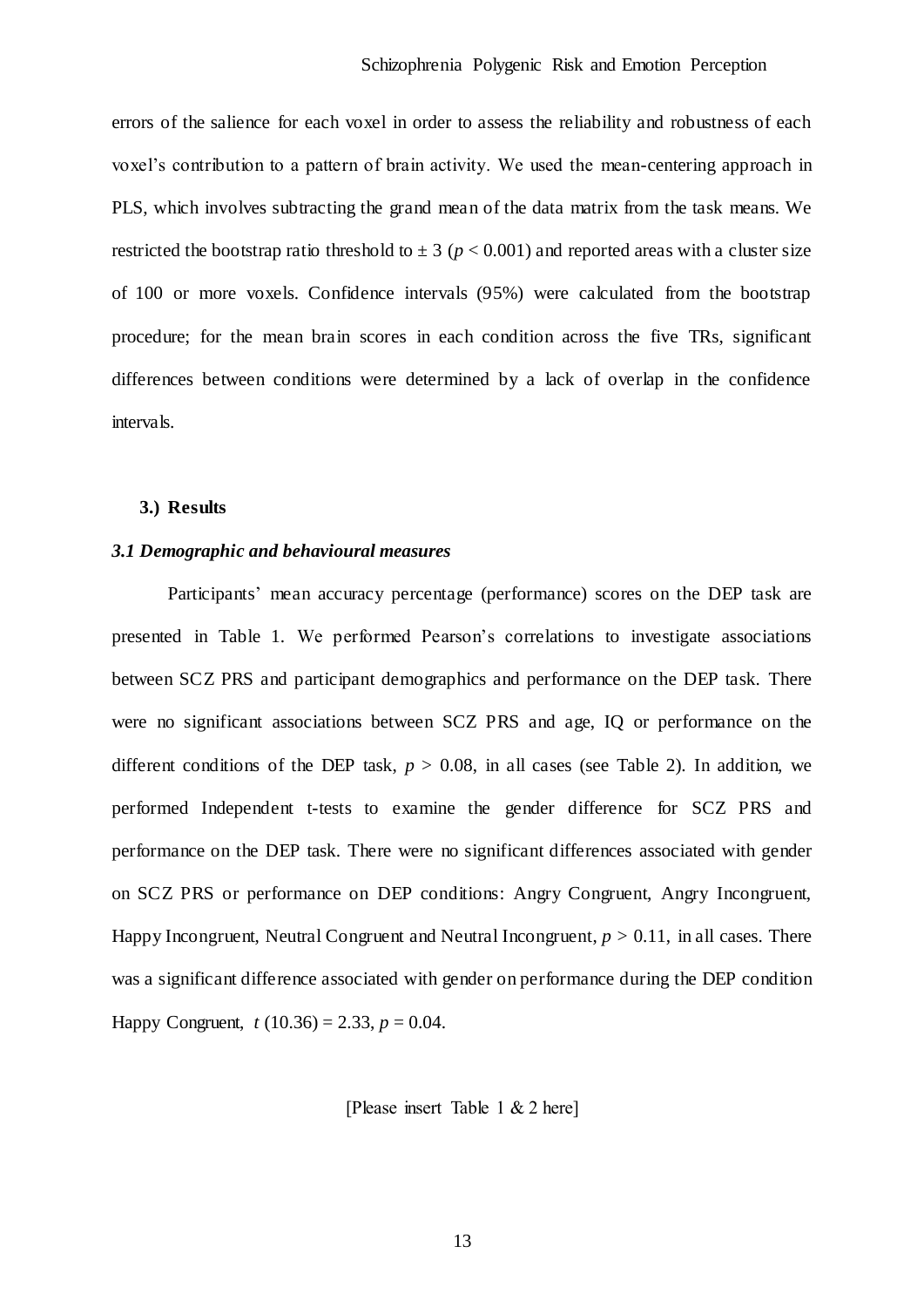## *3.2. Schizophrenia PRS and neural correlates of dynamic emotion perception*

The first LV  $(p < 0.001)$  accounted for 30.98% of covariance in the data. The LV differentiated brain activity during congruent angry conditions and congruent/incongruent happy conditions, based on PRS. Specifically, PRS correlated positively with brain activity during perception of angry videos congruent with prior expectations, and PRS correlated negatively with brain activity during perception of happy videos congruent and incongruent with prior expectations (see Fig. 1). The brain regions activated include the bilateral dorsolateral prefrontal cortex (dlPFC), dorsomedial prefrontal cortex (dmPFC), bilateral inferior frontal gyri, bilateral supplementary motor area, bilateral amygdala, right anterior cingulate gyrus, right anterior insula (rAI), right temporoparietal junction (TPJ), bilateral precuneus, superior temporal gyrus, left hippocampus and right thalamus (see Table 3). Activation in these areas is critical for emotional regulation [\(Etkin et al., 2015;](#page-20-6) [Frank et al.,](#page-20-7)  [2014;](#page-20-7) [Kohn et al., 2014\)](#page-21-2).

[Please insert Figure 1 & Table 3 here]

# **4.) Discussion**

The aim of the current study was to investigate the association between SCZ polygenic risk and brain function in healthy participants during emotion perception. To our knowledge, this is the first imaging genetics study to investigate the association of SCZ polygenic risk on emotion perception. The results show a positive correlation between SCZ PRS and increased brain activity during anger (threat) perception, and a negative correlation between SCZ PRS and decreased brain activity during perception of happiness. The pattern of the activated brain regions involved emotion processing neural correlates, such as prefrontal regions, parietal cortex, anterior cingulate, amygdala and right anterior insula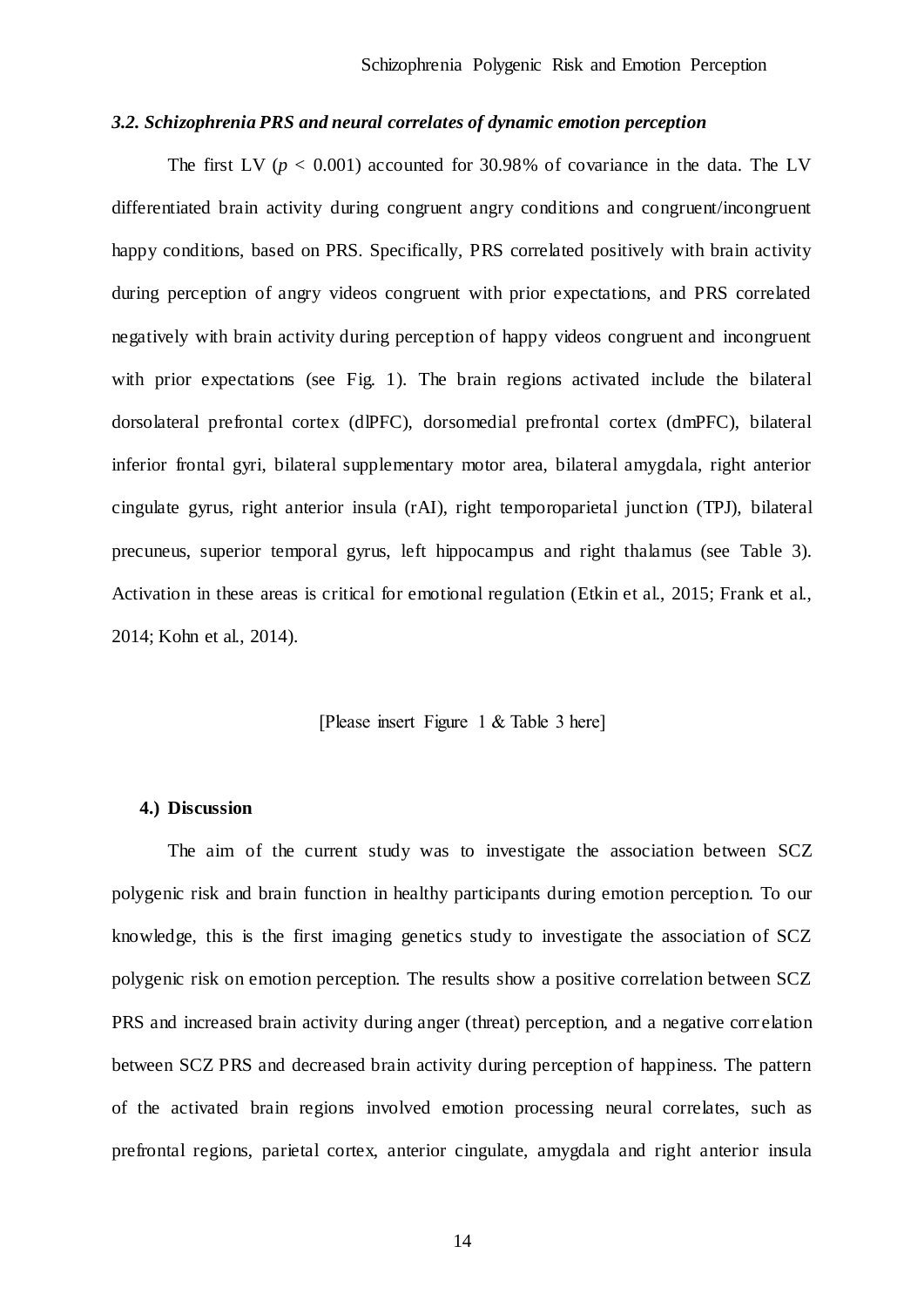## Schizophrenia Polygenic Risk and Emotion Perception

(rAI). These results suggest that individuals with higher SCZ PRS may over-activate emotion areas during perception of threat, particularly when threat is congruent with prior expectations. The over-activation in emotion brain regions may reflect an increased experience of fear or neural inefficiency in regulatory regions in those with a greater genetic risk for SCZ, resulting in more effort to regulate the experience of threat.

Our findings provide support for a link between SCZ common variant genetic risk profiles and aberrant activity in neural correlates of emotion perception [\(Curcic-Blake et al.,](#page-20-3)  [2012;](#page-20-3) [Mothersill et al., 2014\)](#page-23-4). In our study, we demonstrate that when viewing threatening emotions, healthy individuals with greater SCZ genetic risk, had hyperactivity in regions such as the rAI and bilateral amygdala, both implicated in emotional reactivity and the signaling of salience and, consequently, the need to regulate [\(Phillips et al., 2003a\)](#page-24-2); the dorsal prefrontal cortex (dPFC), which is critically involved in driving regulatory processes, such as attention, reasoning, and the representation of emotional associations [\(Kohn et al., 2014;](#page-21-2) [Ochsner and](#page-23-5)  [Gross, 2005\)](#page-23-5); the superior temporal gyrus, angular gyrus, and SMA, regions implicated in executing the regulatory processes initiated by dPFC [\(Kohn et al., 2014\)](#page-21-2); the right anterior cingulate gyrus, a region critical in effortful error-related regulation [\(Bush et al., 2000\)](#page-19-8); and finally, the left hippocampus, a region with a role in inhibiting negative emotions and response to threat [\(Gray and McNaughton, 2003\)](#page-21-3). Although these emotion processing and regulation areas were recruited to a greater extent in those individuals with higher SCZ PRS, we did not find that their performance was better in discriminating emotions during the DEP task. Increased activation in these brain regions in the presence of no improvement in behavioural performance may indicate inefficient emotion regulation activity in those with higher SCZ PRS, particularly when viewing threatening emotions. Alternatively, increased activation in areas implicated in emotional reactivity and salience (such as the rAI and amygdalae) may indicate that those with higher SCZ PRS experienced more fear when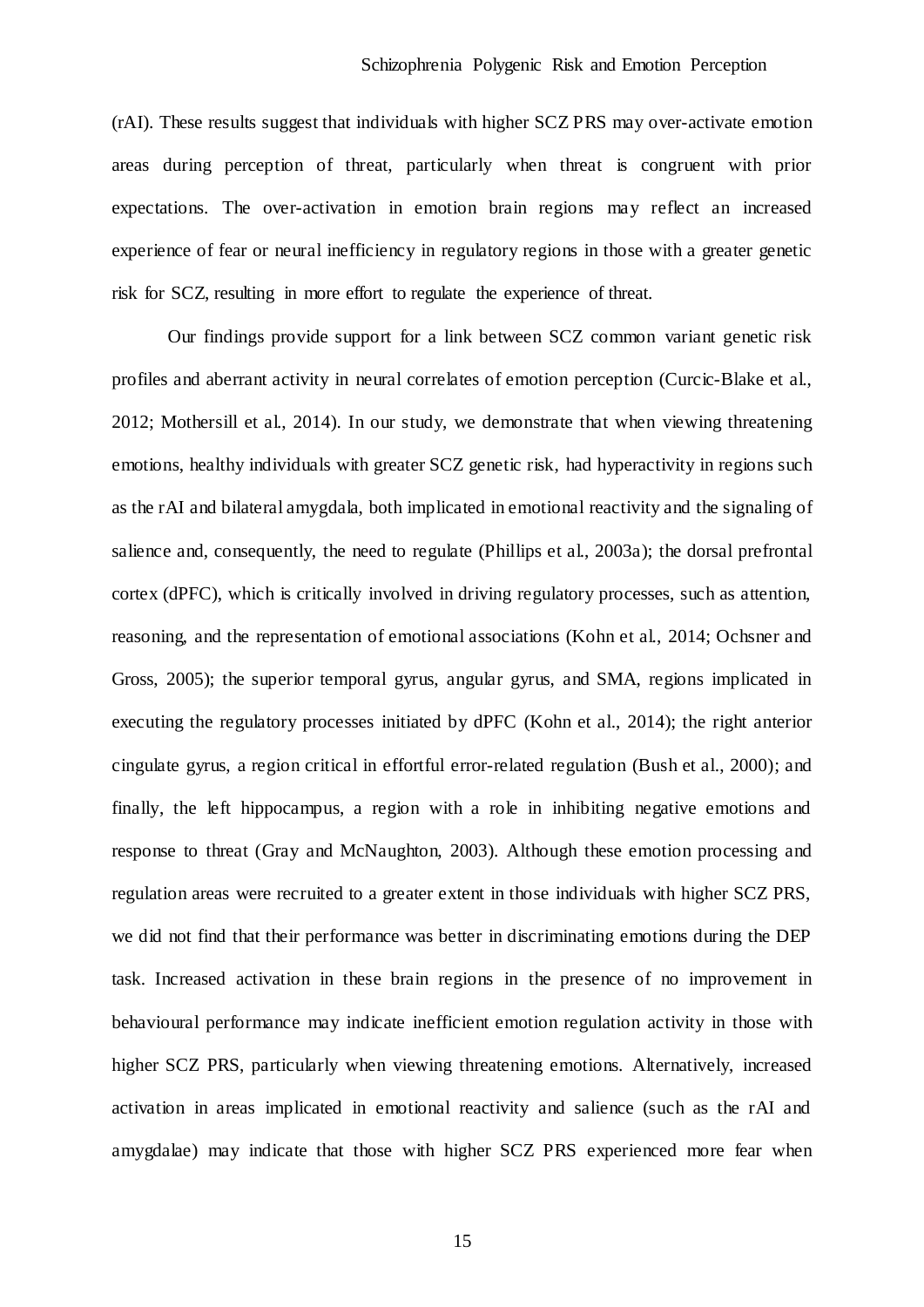viewing threatening emotions compared to people with lower SCZ PRS. In comparison, viewing happy emotions was not related to increased activation in the emotion processing areas in those with higher PRS, furthermore individuals with lower PRS were found to have decreased activity in these emotion regions during the perception of happiness. This may be because regulation is found to be easier for happy emotions compared to threatening emotions [\(Kim and Hamann, 2007\)](#page-21-4), and thus lesser engagement of emotion regulation neural correlates is required.

An integral component during emotion perception [\(Phillips et al., 2003b\)](#page-24-3) is the ability to regulate your own emotions during the processing of others emotional expressions. Individuals with maladaptive emotion regulation and greater emotional reactivity have impaired recognition of emotional expressions [\(Swart et al., 2009\)](#page-27-5). Emotion dysregulation is a core feature of SCZ [\(Ellgring and Smith, 1998;](#page-20-8) [Kring and Werner, 2004\)](#page-21-5). A recent review and meta-analysis shows that individuals with SCZ have global emotion regulation difficulties, engaging in maladaptive strategies to regulate their emotions [\(O'Driscoll et al.,](#page-23-6)  [2014\)](#page-23-6). There is also behavioural and neurophysiological evidence that individuals with SCZ particularly struggle with regulating their experience of negative emotions, such as anger [\(Cohen and Minor, 2010;](#page-19-9) [Strauss et al., 2013\)](#page-26-3). Underlying the emotion regulation difficulties in SCZ is aberrant brain activity in regions such as the left vlPFC, inferior frontal gyrus, and anterior insula [\(van der Meer et al., 2014\)](#page-27-6) and disconnection between frontal and limbic regions during regulation of negative emotion [\(Morris et al., 2012\)](#page-23-7). A recent real-time fMRI study revealed that individuals with SCZ are able to improve their recognition of negative emotions by learning to regulate activation of the rAI [\(Ruiz et al., 2013\)](#page-26-4), a region with a central role in emotion regulation [\(Gu et al., 2013\)](#page-21-6). Therefore, aberrant neural activity during emotion regulation and a greater experience of fear during perception of angry expressions may provide an explanation for emotion recognition deficits in SCZ.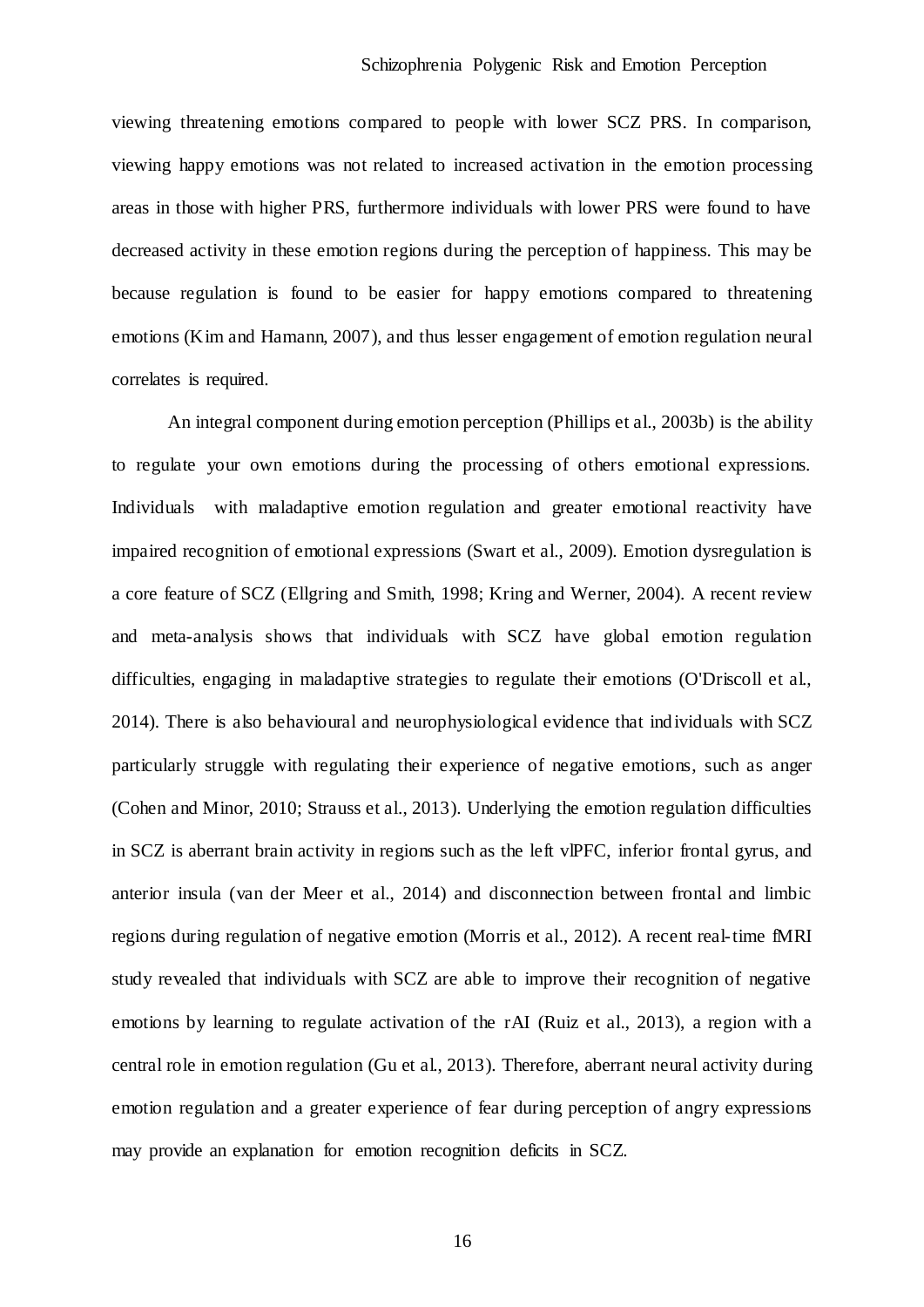## Schizophrenia Polygenic Risk and Emotion Perception

Our results seem to reflect that healthy individuals with higher genetic risk overrecruit the emotion processing areas either due to an increased experience of fear or an attempt to maintain normal emotion regulation during threat perception. Previous research supports this notion, with studies finding that healthy individuals with a greater risk of developing SCZ over-activate regulatory regions in order to effectively regulate their experience of negative emotions [\(Modinos et al., 2010;](#page-22-8) [Mohanty et al., 2005\)](#page-23-8). Interestingly, we found over-activity in emotion regions particularly during perception of threatening emotions that were *congruent* with prior expectations; in other words, threat that was expected. This finding may reflect that individuals with greater genetic risk for SCZ, similarly to individuals with SCZ, have reduced precision in prior expectations [\(Adams et al.,](#page-19-4)  [2016\)](#page-19-4), and, therefore, have a greater sensory experience of threat and/or require more regulation to processes expected threat. Further examination and replication of these findings in larger studies may link emotion processing as a potential biomarker of SCZ pathophysiology, with important implications for risk identification, early intervention, and improving psychosocial therapy for SCZ.

## *4.1. Limitations*

A major limitation of the current study is the sample size compared to other imaging genetic studies. Although we had sufficient power (80%) and observed robust effects, larger replication studies are needed to investigate the effects of SCZ PRS on neural activity underlying emotion perception. Nonetheless, we have incorporated methods to increase the power of this study by: (1) utilising the cumulative genetic risk approach, which increases the effect size of liability for SCZ compared to the candidate gene approach; (2) calculating and using the SCZ PRS as a regressor variable rather than a predictor score, and (3) basing our PRS on summary statistics from the most recent, large schizophrenia PGC2 (Ripke et al.,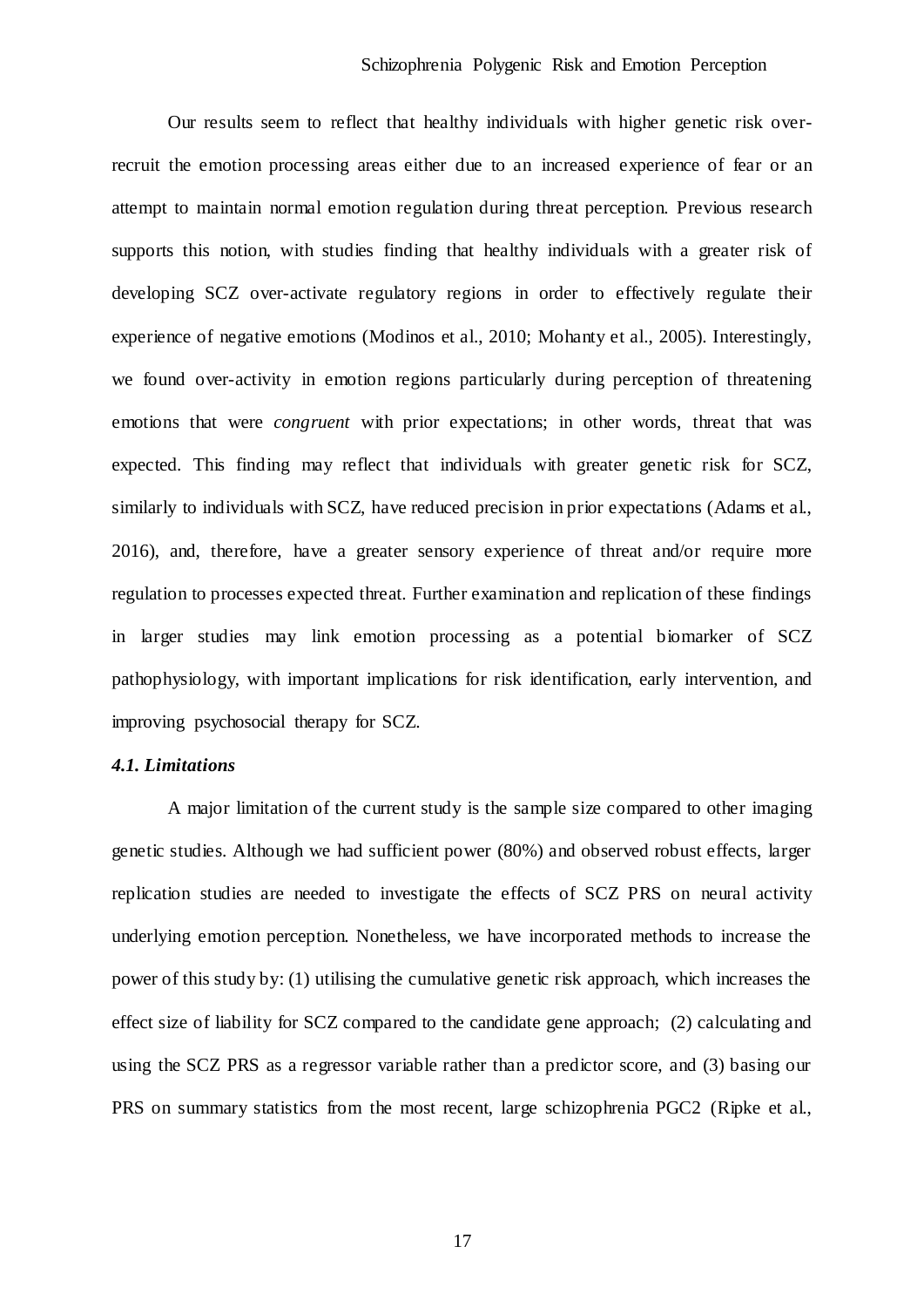[2014\)](#page-24-0) dataset  $(n = 34,241$  SCZ cases; 45,604 controls), with resultant increased power and predictive capacity [\(Dudbridge, 2013\)](#page-20-9).

## *4.2. Conclusions*

Our results suggest that the alterations in neural activity during emotion perception identified previously in SCZ may be explained to a significant extent by common genetic variants. We observed associations between SCZ PRS and increased activity in the neural correlates of emotion processing during perception of threatening emotions. These results provide evidence that genetic risk for SCZ may be associated with an increased experience of fear and/or widespread neural inefficiency in emotion-regulation areas. When combined with other pathological factors, this neural inefficiency during emotion perception may increase risk for psychosis. In this study, we build on the work in imaging genetics by assessing how cumulative genetic susceptibility for SCZ influences emotion perception and related neural activity. We provide support for the PRS approach in delineating potential biomarkers for SCZ, and the potential to contribute to translational neuroscience efforts to improve risk identification, early intervention, and psychological treatments.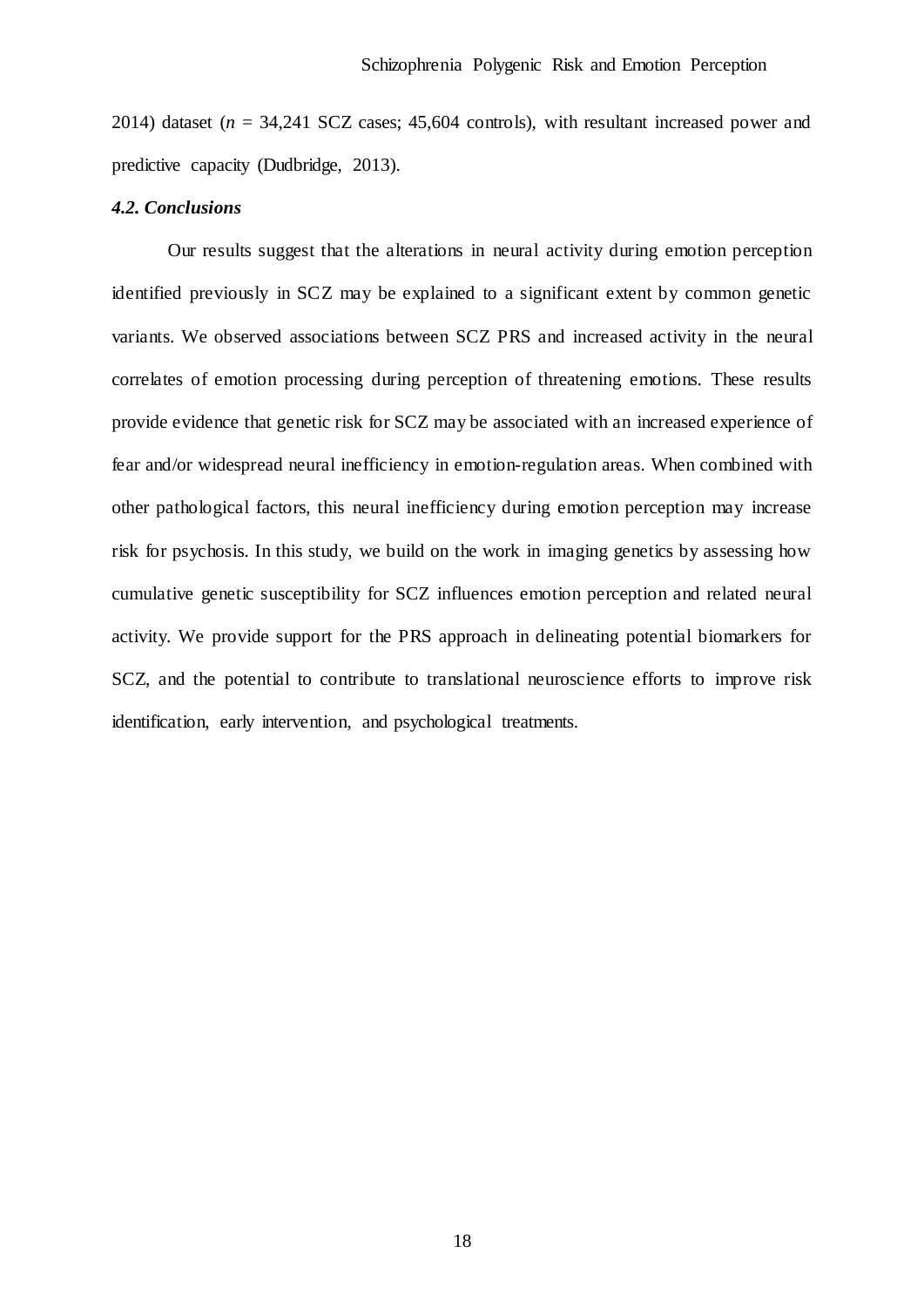## **Acknowledgements**

The authors thank the participants for their time and acknowledge the invaluable practical support provided by the imaging staff at the Centre for Advanced Imaging. We also acknowledge the Schizophrenia Workgroup of the Psychiatric Genomics Consortium.

# **Contributors**

Author ID designed the paradigm, analysed the data and wrote the first draft of the manuscript. Authors HB and BM assisted in the design of the paradigm, author SP generated the polygenic risk scores. All authors contributed to and have approved the final manuscript.

## **Financial support**

This work was funded by the Australian National Health and Medical Research Council [Grant number: 631671].

## **Conflict of Interest**

The authors declare no competing financial interests.

#### **Ethical standards**

The authors assert that all procedures contributing to this work comply with the ethical standards of the relevant national and institutional committees on human experimentation and with the Helsinki Declaration of 1975, as revised in 2008.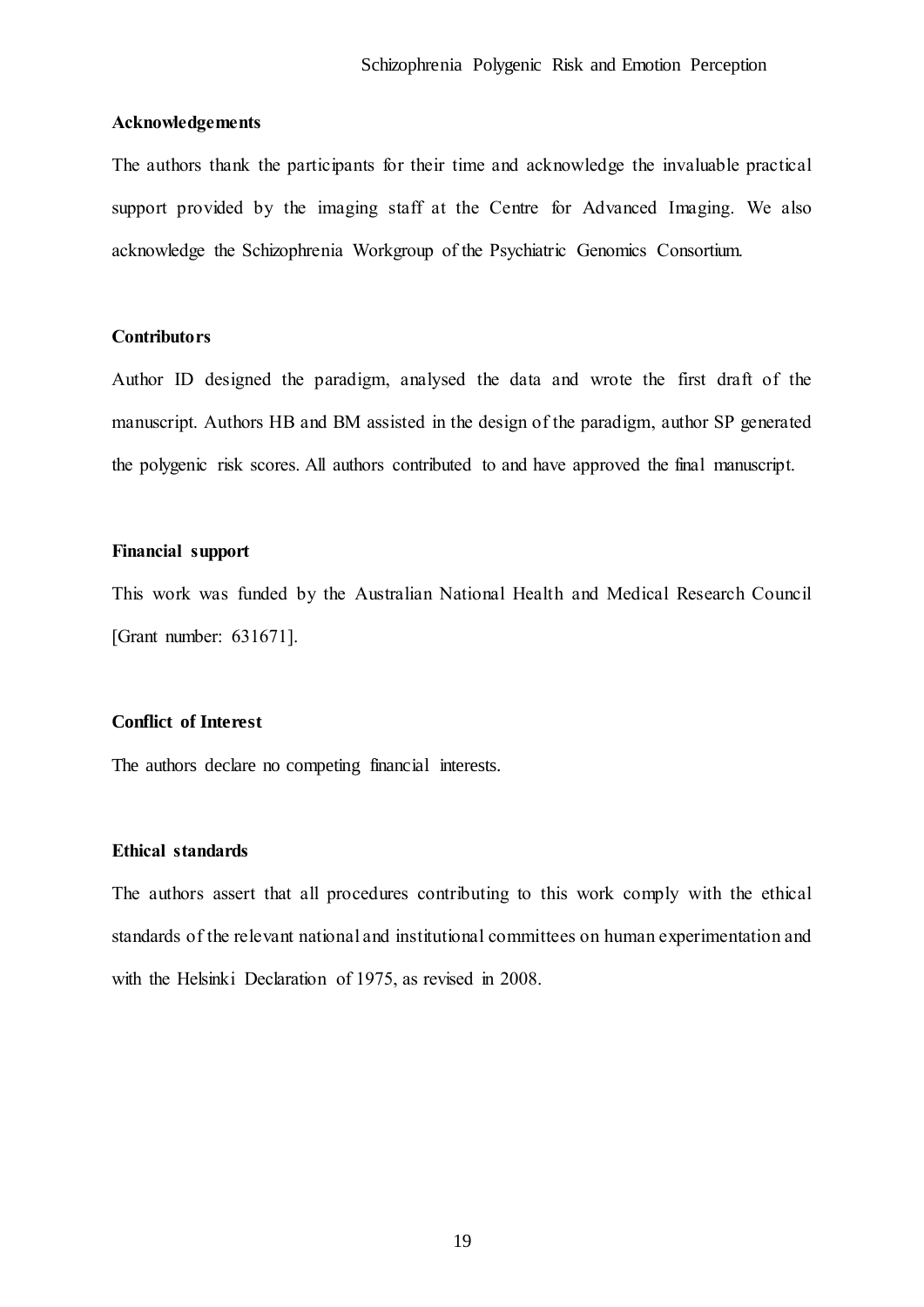## **References**

- <span id="page-19-4"></span>Adams, R.A., Huys, Q.J.M., Roiser, J.P., 2016. Computational Psychiatry: towards a mathematically informed understanding of mental illness. J Neurol Neurosur Ps 87, 53-63.
- <span id="page-19-7"></span>Anderson, C.A., Pettersson, F.H., Clarke, G.M., Cardon, L.R., Morris, A.P., Zondervan, K.T., 2010. Data quality control in genetic case-control association studies. Nature protocols 5, 1564-1573.
- <span id="page-19-3"></span>Arsalidou, M., Morris, D., Taylor, M.J., 2011. Converging Evidence for the Advantage of Dynamic Facial Expressions. Brain Topogr 24, 149-163.
- <span id="page-19-1"></span>Bediou, B., Asri, F., Brunelin, J., Krolak-Salmon, P., D'Amato, T., Saoud, M., Tazi, I., 2007. Emotion recognition and genetic vulnerability to schizophrenia. The British journal of psychiatry : the journal of mental science 191, 126-130.
- <span id="page-19-2"></span>Behere, R.V., 2015. Facial emotion recognition deficits: The new face of schizophrenia. Indian J Psychiatry 57, 229-235.
- <span id="page-19-6"></span>Birnbaum, R., Weinberger, D.R., 2013. Functional neuroimaging and schizophrenia: a view towards effective connectivity modeling and polygenic risk. Dialogues in clinical neuroscience 15, 279-289.
- <span id="page-19-8"></span>Bush, G., Luu, P., Posner, M.I., 2000. Cognitive and emotional influences in anterior cingulate cortex. Trends Cogn Sci 4, 215-222.
- <span id="page-19-0"></span>Cannon, T.D., Keller, M.C., 2006. Endophenotypes in the genetic analyses of mental disorders. Annu Rev Clin Psycho 2, 267-290.
- <span id="page-19-9"></span>Cohen, A.S., Minor, K.S., 2010. Emotional Experience in Patients With Schizophrenia Revisited: Meta-analysis of Laboratory Studies. Schizophrenia Bull 36, 143-150.
- <span id="page-19-5"></span>Coyle, J.T., Balu, D.T., Puhl, M.D., Konopaske, G.T., 2016. History of the Concept of Disconnectivity in Schizophrenia. Harvard Rev Psychiat 24, 80-86.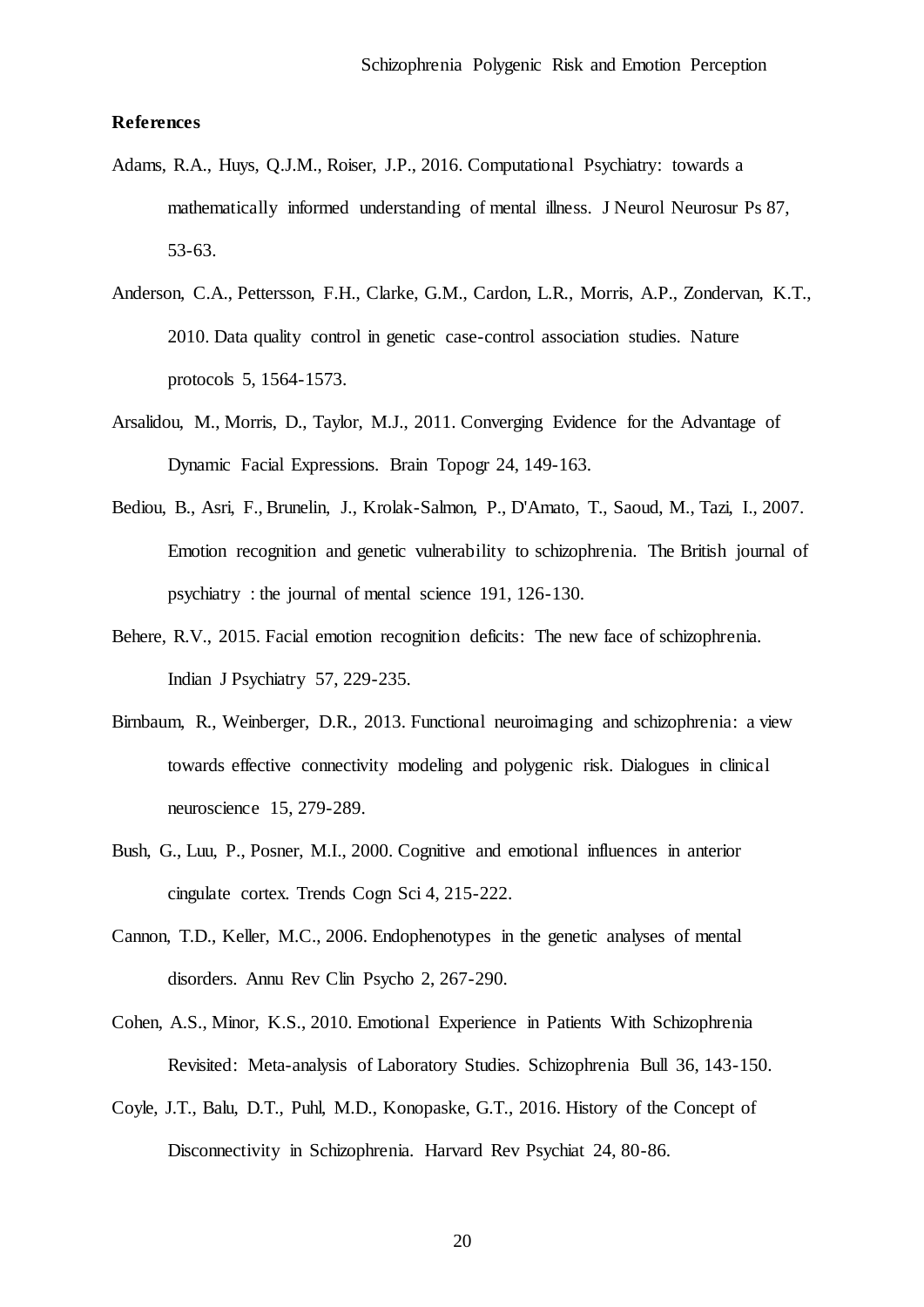- <span id="page-20-3"></span>Curcic-Blake, B., Swart, M., Ter Horst, G.J., Langers, D.R.M., Kema, I.P., Aleman, A., 2012. Variation of the gene coding for DARPP-32 (PPP1R1B) and brain connectivity during associative emotional learning. Neuroimage 59, 1540-1550.
- <span id="page-20-0"></span>de Jong, J.J., de Gelder, B., Hodiamont, P.P.G., 2013. Sensory processing, neurocognition, and social cognition in schizophrenia: Towards a cohesive cognitive model. Schizophr Res 146, 209-216.
- <span id="page-20-9"></span>Dudbridge, F., 2013. Power and predictive accuracy of polygenic risk scores. Plos Genet 9, e1003348.
- <span id="page-20-4"></span>Dzafic, I., Martin, A.K., Hocking, J., Mowry, B., Burianova, H., 2016. Dynamic emotion perception and prior expectancy. Neuropsychologia 86, 131-140.
- <span id="page-20-2"></span>Eack, S.M., Mermon, D.E., Montrose, D.M., Miewald, J., Gur, R.E., Gur, R.C., Sweeney, J.A., Keshavan, M.S., 2010. Social Cognition Deficits Among Individuals at Familial High Risk for Schizophrenia. Schizophrenia Bull 36, 1081-1088.
- <span id="page-20-8"></span>Ellgring, H., Smith, M., 1998. Affect regulation during psychosis. Emotions in psychopathology: Theory and research, 323-335.
- <span id="page-20-6"></span>Etkin, A., Büchel, C., Gross, J.J., 2015. The neural bases of emotion regulation. Nat Rev Neurosci 16, 693-700.
- <span id="page-20-5"></span>Euesden, J., Lewis, C.M., O'Reilly, P.F., 2014. PRSice: polygenic risk score software. Bioinformatics, btu848.
- <span id="page-20-7"></span>Frank, D.W., Dewitt, M., Hudgens-Haney, M., Schaeffer, D.J., Ball, B.H., Schwarz, N.F., Hussein, A.A., Smart, L.M., Sabatinelli, D., 2014. Emotion regulation: Quantitative meta-analysis of functional activation and deactivation. Neurosci Biobehav R 45, 202- 211.
- <span id="page-20-1"></span>Germine, L., Robinson, E.B., Smoller, J.W., Calkins, M.E., Moore, T.M., Hakonarson, H., Daly, M.J., Lee, P.H., Holmes, A.J., Buckner, R.L., Gur, R.C., Gur, R.E., 2016.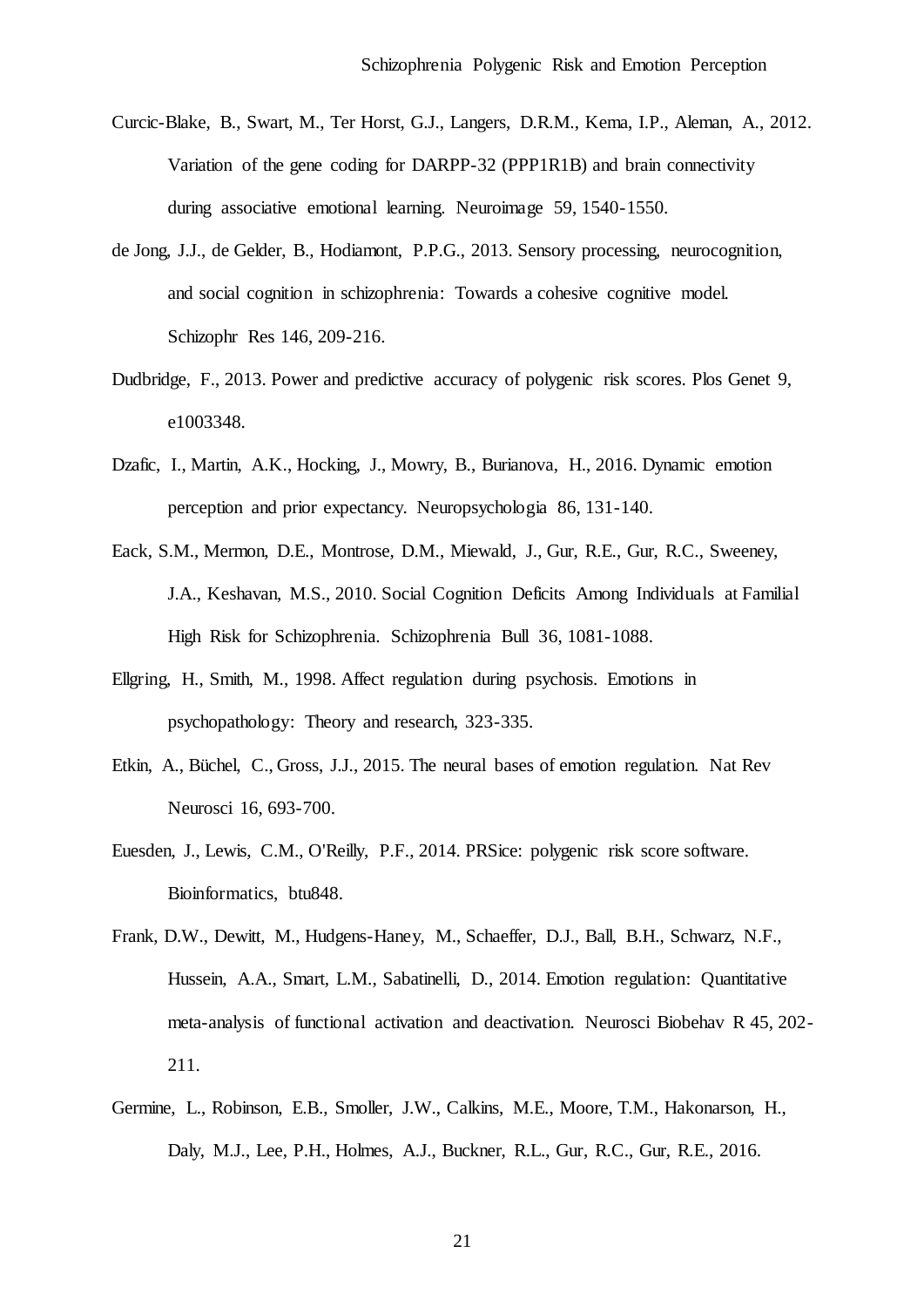Association between polygenic risk for schizophrenia, neurocognition and social cognition across development. Transl Psychiatry 6, e924.

- <span id="page-21-3"></span>Gray, J.A., McNaughton, N., 2003. The neuropsychology of anxiety: An enquiry into the function of the septo-hippocampal system. Oxford university press.
- <span id="page-21-0"></span>Green, M.F., Nuechterlein, K.H., Gold, J.M., Barch, D.M., Cohen, J., Essock, S., Fenton, W.S., Frese, F., Goldberg, T.E., Heaton, R.K., Keefe, R.S.E., Kern, R.S., Kraemer, H., Stover, E., Weinberger, D.R., Zalcman, S., Marder, S.R., 2004. Approaching a consensus cognitive battery for clinical trials in schizophrenia: the NIMH-MATRICS conference to select cognitive domains and test criteria. Biol Psychiat 56, 301-307.
- <span id="page-21-1"></span>Greenwood, T.A., Lazzeroni, L.C., Murray, S.S., Cadenhead, K.S., Calkins, M.E., Dobie, D.J., Green, M.F., Gur, R.E., Gur, R.C., Hardiman, G., Kelsoe, J.R., Leonard, S., Light, G.A., Nuechterlein, K.H., Olincy, A., Radant, A.D., Schork, N.J., Seidman, L.J., Siever, L.J., Silverman, J.M., Stone, W.S., Swerdlow, N.R., Tsuang, D.W., Tsuang, M.T., Turetsky, B.I., Freedman, R., Braff, D.L., 2011. Analysis of 94 candidate genes and 12 endophenotypes for schizophrenia from the Consortium on the Genetics of Schizophrenia. The American journal of psychiatry 168, 930-946.
- <span id="page-21-6"></span>Gu, X.S., Hof, P.R., Friston, K.J., Fan, J., 2013. Anterior insular cortex and emotional awareness. J Comp Neurol 521, 3371-3388.
- <span id="page-21-4"></span>Kim, S.H., Hamann, S., 2007. Neural correlates of positive and negative emotion regulation. J Cogn Neurosci 19, 776-798.
- <span id="page-21-2"></span>Kohn, N., Eickhoff, S.B., Scheller, M., Laird, A.R., Fox, P.T., Habel, U., 2014. Neural network of cognitive emotion regulation—an ALE meta-analysis and MACM analysis. Neuroimage 87, 345-355.
- <span id="page-21-5"></span>Kring, A.M., Werner, K.H., 2004. Emotion regulation and psychopathology. The regulation of emotion, 359-385.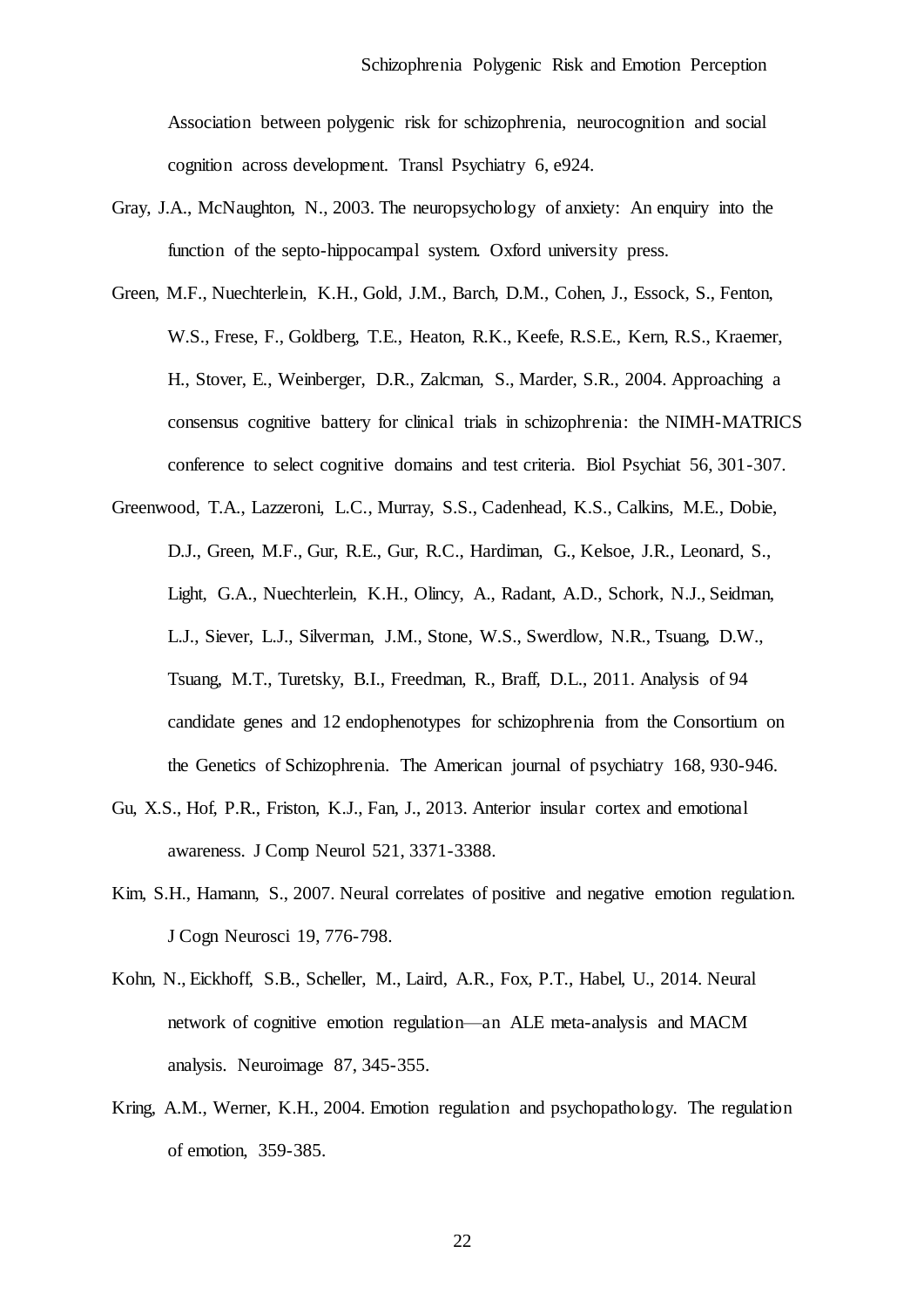- <span id="page-22-2"></span>Lancaster, T.M., Ihssen, N., Brindley, L.M., Tansey, K.E., Mantripragada, K., O'Donovan, M.C., Owen, M.J., Linden, D.E.J., 2016. Associations Between Polygenic Risk for Schizophrenia and Brain Function During Probabilistic Learning in Healthy Individuals. Hum Brain Mapp 37, 491-500.
- <span id="page-22-6"></span>Le Floch, É., Guillemot, V., Frouin, V., Pinel, P., Lalanne, C., Trinchera, L., Tenenhaus, A., Moreno, A., Zilbovicius, M., Bourgeron, T., 2012. Significant correlation between a set of genetic polymorphisms and a functional brain network revealed by feature selection and sparse Partial Least Squares. Neuroimage 63, 11-24.
- <span id="page-22-1"></span>Liang, M., Zhou, Y., Jiang, T.Z., Liu, Z.N., Tian, L.X., Liu, H.H., Hao, Y.H., 2006. Widespread functional disconnectivity in schizophrenia with resting-state functional magnetic resonance imaging. Neuroreport 17, 209-213.
- <span id="page-22-0"></span>Martin, A., Robinson, G., Dzafic, I., Reutens, D., Mowry, B., 2014. Theory of mind and the social brain: implications for understanding the genetic basis of schizophrenia. Genes, Brain and Behavior 13, 104-117.
- <span id="page-22-3"></span>Mayer, J.D., Salovey, P., Caruso, D.R., Sitarenios, G., 2003. Measuring Emotional Intelligence With the MSCEIT V2.0. Emotion 3, 97-105.
- <span id="page-22-7"></span>McIntosh, A.R., Bookstein, F.L., Haxby, J.V., Grady, C.L., 1996. Spatial pattern analysis of functional brain images using partial least squares. NeuroImage 3, 143-157.
- <span id="page-22-5"></span>McIntosh, A.R., Chau, W., Protzner, A.B., 2004. Spatiotemporal analysis of event-related fMRI data using partial least squares. NeuroImage 23, 764-775.
- <span id="page-22-4"></span>McIntosh, A.R., Lobaugh, N.J., 2004. Partial least squares analysis of neuroimaging data: applications and advances. Neuroimage 23, S250-S263.
- <span id="page-22-8"></span>Modinos, G., Ormel, J., Aleman, A., 2010. Altered activation and functional connectivity of neural systems supporting cognitive control of emotion in psychosis proneness. Schizophr Res 118, 88-97.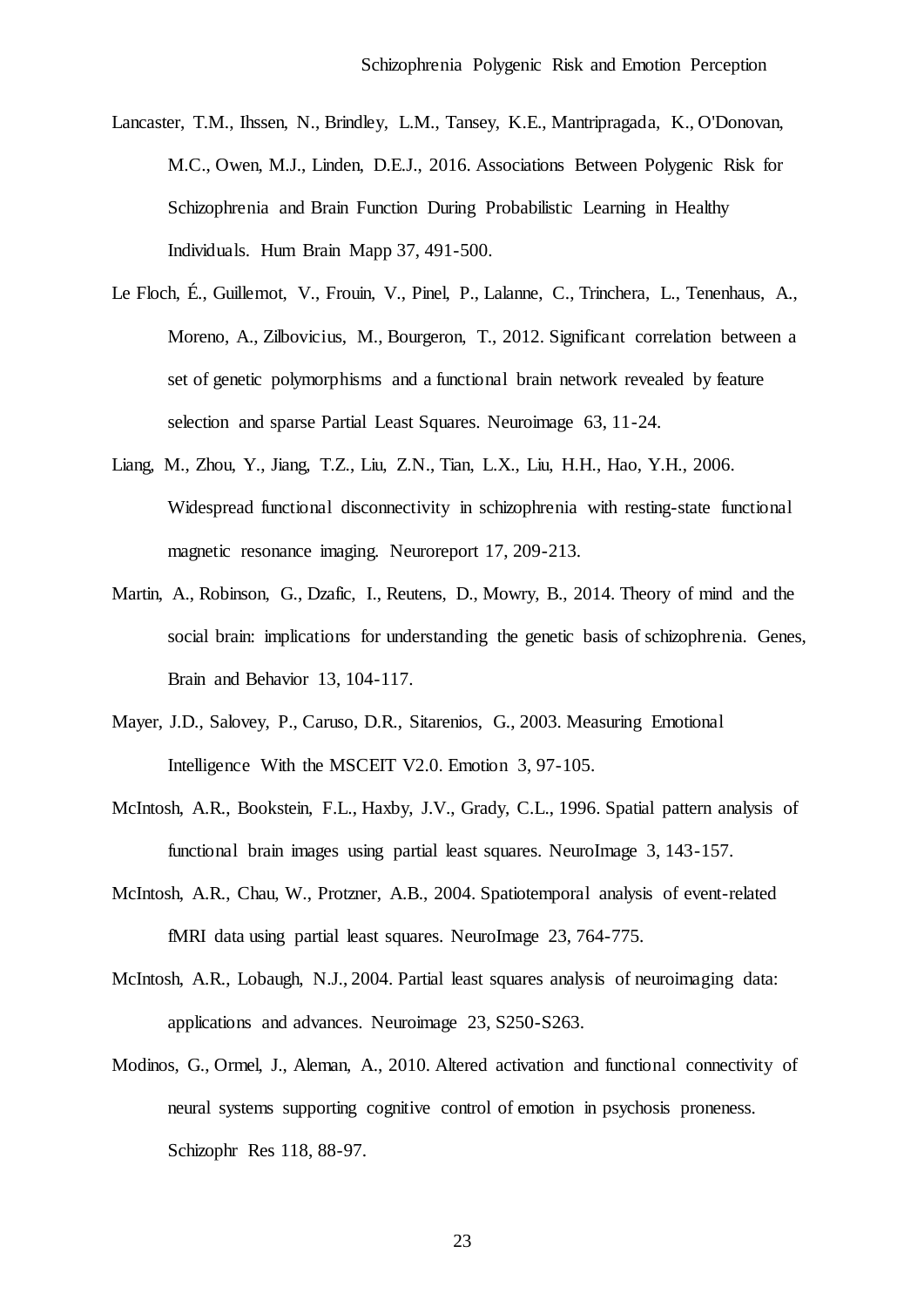- <span id="page-23-8"></span>Mohanty, A., Herrington, J.D., Koven, N.S., Fisher, J.E., Wenzel, E.A., Webb, A.G., Heller, W., Banich, M.T., Miller, G.A., 2005. Neural mechanisms of affective interference in schizotypy. J Abnorm Psychol 114, 16-27.
- <span id="page-23-7"></span>Morris, R., Sparks, A., Mitchell, P., Weickert, C., Green, M., 2012. Lack of cortico-limbic coupling in bipolar disorder and schizophrenia during emotion regulation. Transl Psychiat 2, e90.
- <span id="page-23-3"></span>Mothersill, O., Morris, D.W., Kelly, S., Rose, E.J., Fahey, C., O'Brien, C., Lyne, R., Reilly, R., Gill, M., Corvin, A.P., Donohoe, G., 2013. Effects of MIR137 on fronto-amygdala functional connectivity. Neuroimage 90C, 189-195.
- <span id="page-23-4"></span>Mothersill, O., Morris, D.W., Kelly, S., Rose, E.J., Fahey, C., O'Brien, C., Lyne, R., Reilly, R., Gill, M., Corvin, A.P., Donohoe, G., 2014. Effects of MIR137 on fronto-amygdala functional connectivity. NeuroImage 90, 189-195.
- <span id="page-23-0"></span>Mowry, B.J., Gratten, J., 2013. The emerging spectrum of allelic variation in schizophrenia: current evidence and strategies for the identification and functional characterization of common and rare variants. Molecular psychiatry 18, 38-52.
- <span id="page-23-1"></span>Namiki, C., Hirao, K., Yamada, M., Hanakawa, T., Fukuyama, H., Hayashi, T., Murai, T., 2007. Impaired facial emotion recognition and reduced amygdalar volume in schizophrenia. Psychiatry Research: Neuroimaging 156, 23-32.
- <span id="page-23-6"></span>O'Driscoll, C., Laing, J., Mason, O., 2014. Cognitive emotion regulation strategies, alexithymia and dissociation in schizophrenia, a review and meta-analysis. Clin Psychol Rev 34, 482-495.
- <span id="page-23-5"></span>Ochsner, K.N., Gross, J.J., 2005. The cognitive control of emotion. Trends Cogn Sci 9, 242- 249.
- <span id="page-23-2"></span>Palumbo, L., Jellema, T., 2013. Beyond Face Value: Does Involuntary Emotional Anticipation Shape the Perception of Dynamic Facial Expressions? Plos One 8.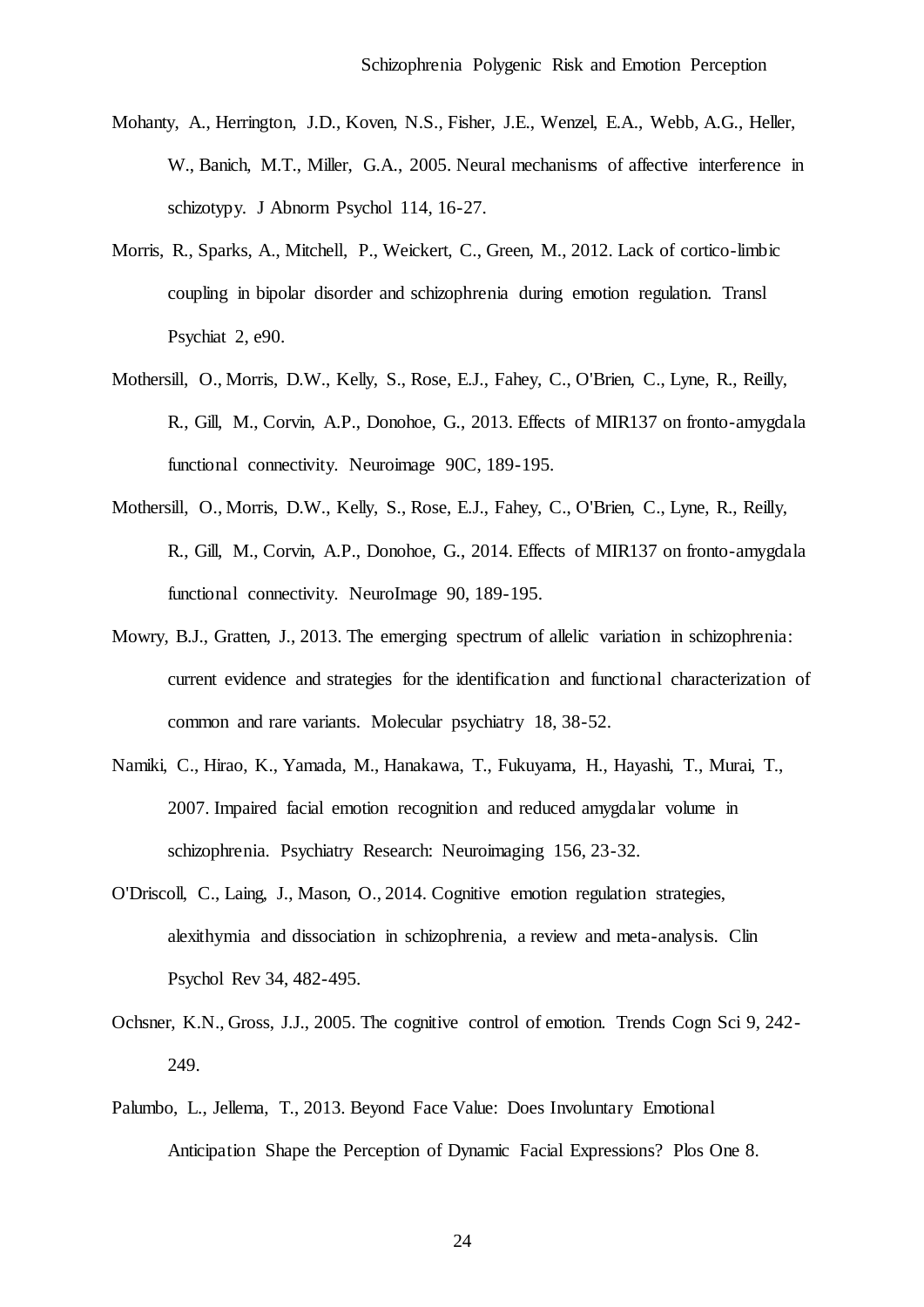- <span id="page-24-1"></span>Phillips, L.K., Seidman, L.J., 2008. Emotion processing in persons at risk for schizophrenia. Schizophrenia Bull 34, 888-903.
- <span id="page-24-2"></span>Phillips, M.L., Drevets, W.C., Rauch, S.L., Lane, R., 2003a. Neurobiology of emotion perception I: The neural basis of normal emotion perception. Biol Psychiat 54, 504- 514.
- <span id="page-24-3"></span>Phillips, M.L., Drevets, W.C., Rauch, S.L., Lane, R., 2003b. Neurobiology of emotion perception II: Implications for major psychiatric disorders. Biol Psychiat 54, 515-528.
- <span id="page-24-0"></span>Ripke, S., Neale, B.M., Corvin, A., Walters, J.T.R., Farh, K.H., Holmans, P.A., Lee, P., Bulik-Sullivan, B., Collier, D.A., Huang, H.L., Pers, T.H., Agartz, I., Agerbo, E., Albus, M., Alexander, M., Amin, F., Bacanu, S.A., Begemann, M., Belliveau, R.A., Bene, J., Bergen, S.E., Bevilacqua, E., Bigdeli, T.B., Black, D.W., Bruggeman, R., Buccola, N.G., Buckner, R.L., Byerley, W., Cahn, W., Cai, G.Q., Campion, D., Cantor, R.M., Carr, V.J., Carrera, N., Catts, S.V., Chambert, K.D., Chan, R.C.K., Chen, R.Y.L., Chen, E.Y.H., Cheng, W., Cheung, E.F.C., Chong, S.A., Cloninger, C.R., Cohen, D., Cohen, N., Cormican, P., Craddock, N., Crowley, J.J., Curtis, D., Davidson, M., Davis, K.L., Degenhardt, F., Del Favero, J., Demontis, D., Dikeos, D., Dinan, T., Djurovic, S., Donohoe, G., Drapeau, E., Duan, J., Dudbridge, F., Durmishi, N., Eichhammer, P., Eriksson, J., Escott-Price, V., Essioux, L., Fanous, A.H., Farrell, M.S., Frank, J., Franke, L., Freedman, R., Freimer, N.B., Friedl, M., Friedman, J.I., Fromer, M., Genovese, G., Georgieva, L., Giegling, I., Giusti-Rodriguez, P., Godard, S., Goldstein, J.I., Golimbet, V., Gopal, S., Gratten, J., de Haan, L., Hammer, C., Hamshere, M.L., Hansen, M., Hansen, T., Haroutunian, V., Hartmann, A.M., Henskens, F.A., Herms, S., Hirschhorn, J.N., Hoffmann, P., Hofman, A., Hollegaard, M.V., Hougaard, D.M., Ikeda, M., Joa, I., Julia, A., Kahn, R.S., Kalaydjieva, L.,
	- Karachanak-Yankova, S., Karjalainen, J., Kavanagh, D., Keller, M.C., Kennedy, J.L.,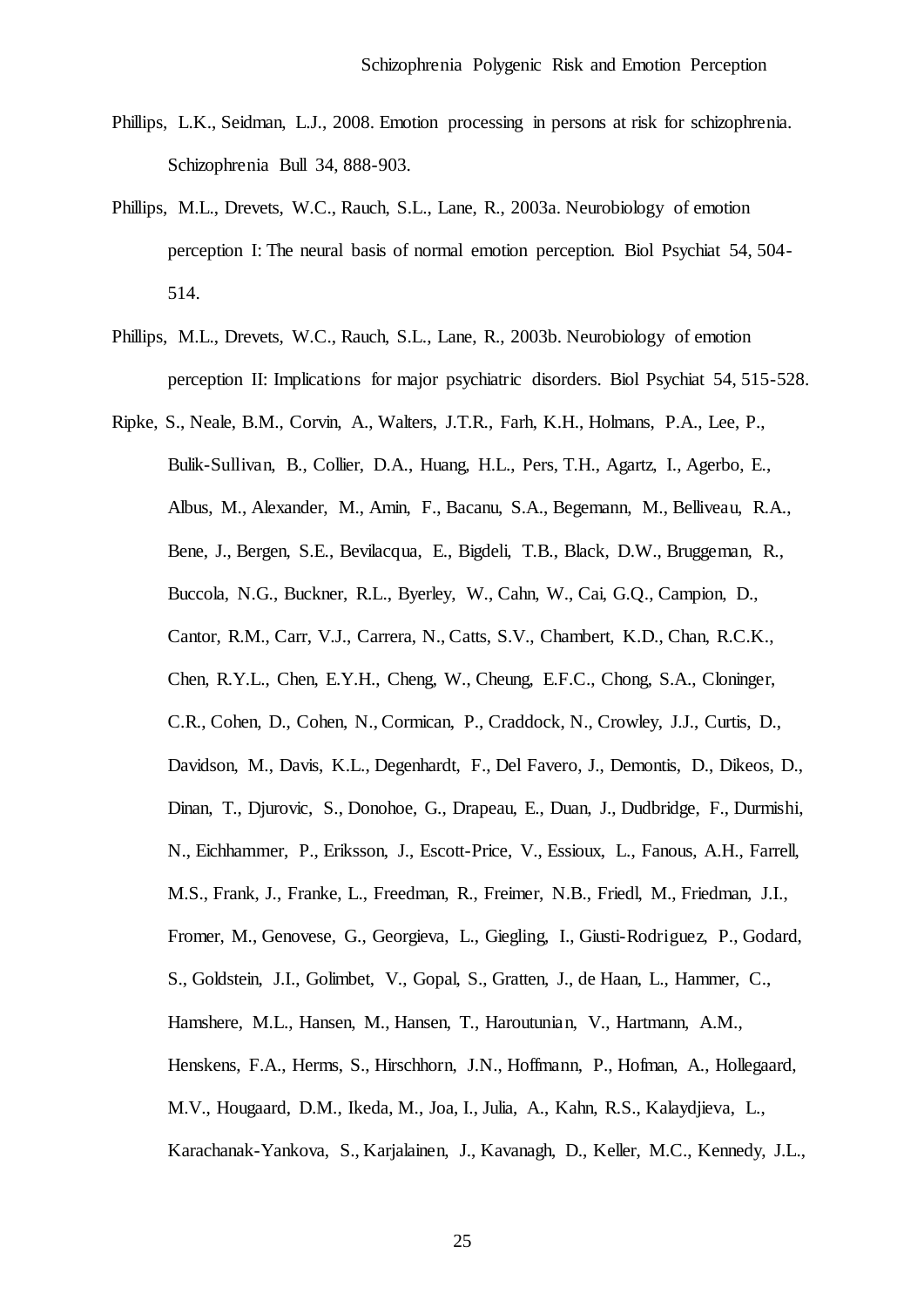Khrunin, A., Kim, Y., Klovins, J., Knowles, J.A., Konte, B., Kucinskas, V.,

- Kucinskiene, Z.A., Kuzelova-Ptackova, H., Kahler, A.K., Laurent, C., Keong, J.L.C.,
- Lee, S.H., Legge, S.E., Lerer, B., Li, M.X., Li, T., Liang, K.Y., Lieberman, J.,
- Limborska, S., Loughland, C.M., Lubinski, J., Lonnqvist, J., Macek, M., Magnusson,
- P.K.E., Maher, B.S., Maier, W., Mallet, J., Marsal, S., Mattheisen, M., Mattingsdal,
- M., McCarley, R.W., McDonald, C., McIntosh, A.M., Meier, S., Meijer, C.J., Melegh,
- B., Melle, I., Mesholam-Gately, R.I., Metspalu, A., Michie, P.T., Milani, L.,
- Milanova, V., Mokrab, Y., Morris, D.W., Mors, O., Murphy, K.C., Murray, R.M.,
- Myin-Germeys, I., Muller-Myhsok, B., Nelis, M., Nenadic, I., Nertney, D.A., Nestadt,
- G., Nicodemus, K.K., Nikitina-Zake, L., Nisenbaum, L., Nordin, A., O'Callaghan, E.,
- O'Dushlaine, C., O'Neill, F.A., Oh, S.Y., Olincy, A., Olsen, L., Van Os, J., Pantelis,
- C., Papadimitriou, G.N., Papiol, S., Parkhomenko, E., Pato, M.T., Paunio, T., Pejovic-
- Milovancevic, M., Perkins, D.O., Pietilainen, O., Pimm, J., Pocklington, A.J., Powell,
- J., Price, A., Pulver, A.E., Purcell, S.M., Quested, D., Rasmussen, H.B., Reichenberg,
- A., Reimers, M.A., Richards, A.L., Roffman, J.L., Roussos, P., Ruderfer, D.M.,
- Salomaa, V., Sanders, A.R., Schall, U., Schubert, C.R., Schulze, T.G., Schwab, S.G.,
- Scolnick, E.M., Scott, R.J., Seidman, L.J., Shi, J.X., Sigurdsson, E., Silagadze, T.,
- Silverman, J.M., Sim, K., Slominsky, P., Smoller, J.W., So, H.C., Spencer, C.C.A.,
- Stahl, E.A., Stefansson, H., Steinberg, S., Stogmann, E., Straub, R.E., Strengman, E.,
- Strohmaier, J., Stroup, T.S., Subramaniam, M., Suvisaari, J., Svrakic, D.M.,
- Szatkiewicz, J.P., Soderman, E., Thirumalai, S., Toncheva, D., Tosato, S., Veijola, J.,
- Waddington, J., Walsh, D., Wang, D., Wang, Q., Webb, B.T., Weiser, M.,
- Wildenauer, D.B., Williams, N.M., Williams, S., Witt, S.H., Wolen, A.R., Wong,
- E.H.M., Wormley, B.K., Xi, H.S., Zai, C.C., Zheng, X.B., Zimprich, F., Wray, N.R.,
- Stefansson, K., Visscher, P.M., Adolfsson, R., Andreassen, O.A., Blackwood, D.H.R.,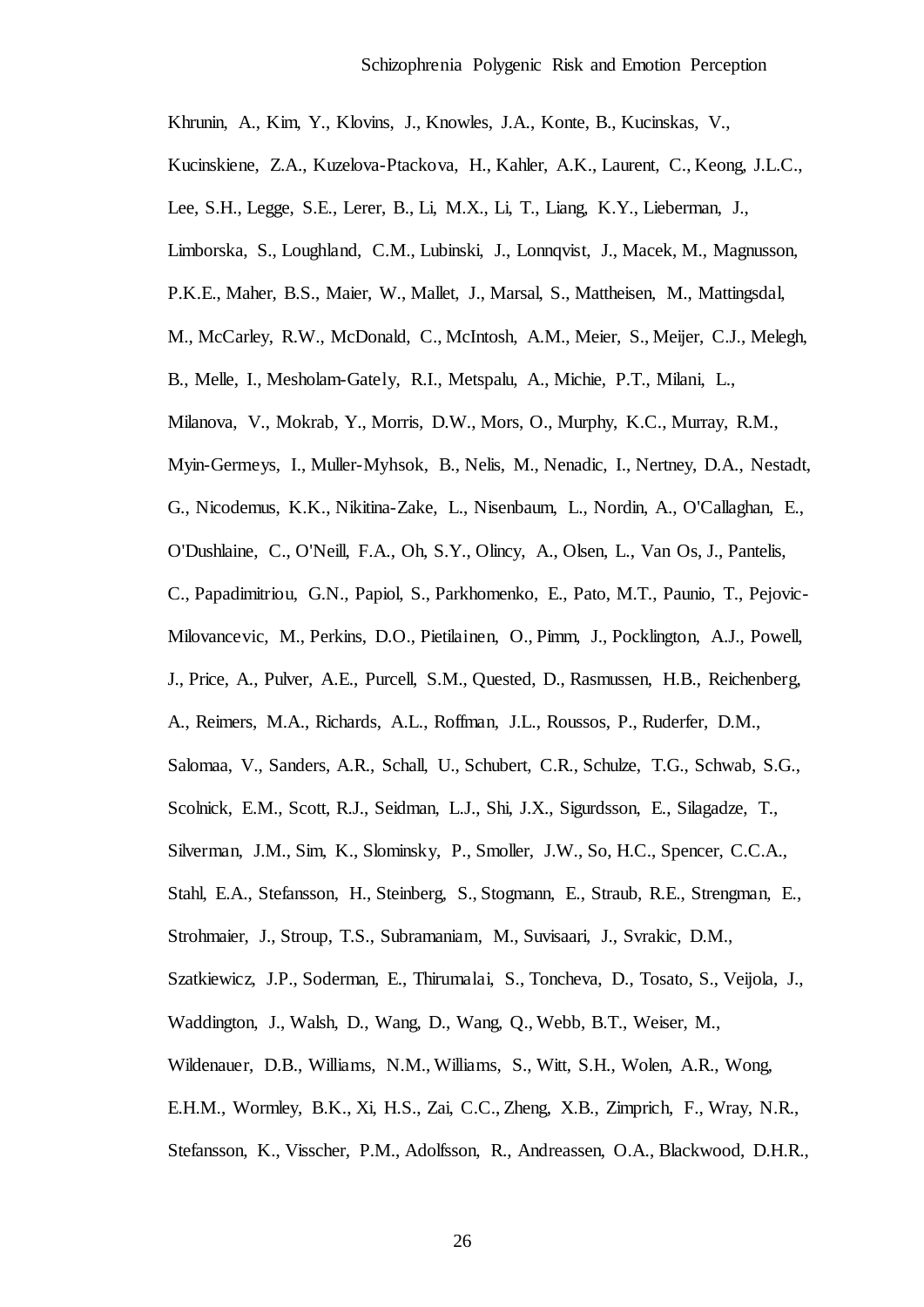Bramon, E., Buxbaum, J.D., Borglum, A.D., Cichon, S., Darvasi, A., Domenici, E., Ehrenreich, H., Esko, T., Gejman, P.V., Gill, M., Gurling, H., Hultman, C.M., Iwata, N., Jablensky, A.V., Jonsson, E.G., Kendler, K.S., Kirov, G., Knight, J., Lencz, T., Levinson, D.F., Li, Q.Q.S., Liu, J.J., Malhotra, A.K., McCarroll, S.A., McQuillin, A., Moran, J.L., Mortensen, P.B., Mowry, B.J., Nothen, M.M., Ophoff, R.A., Owen, M.J., Palotie, A., Pato, C.N., Petryshen, T.L., Posthuma, D., Rietschel, M., Riley, B.P., Rujescu, D., Sham, P.C., Sklar, P., St Clair, D., Weinberger, D.R., Wendland, J.R., Werge, T., Daly, M.J., Sullivan, P.F., O'Donovan, M.C., Consortium, P.G., Conso, P.E.I., Consor, W.T.C.-C., 2014. Biological insights from 108 schizophreniaassociated genetic loci. Nature 511, 421-+.

- <span id="page-26-0"></span>Roffman, J.L., Weiss, A.P., Goff, D.C., Rauch, S.L., Weinberger, D.R., 2006. Neuroimaginggenetic paradigms: a new approach to investigate the pathophysiology and treatment of cognitive deficits in schizophrenia. Harv Rev Psychiatry 14, 78-91.
- <span id="page-26-1"></span>Romero-Ferreiro, M.V., Aguado, L., Rodriguez-Torresano, J., Palomo, T., Rodriguez-Jimenez, R., Pedreira-Massa, J.L., 2016. Facial affect recognition in early and latestage schizophrenia patients. Schizophr Res.
- <span id="page-26-4"></span>Ruiz, S., Lee, S., Soekadar, S.R., Caria, A., Veit, R., Kircher, T., Birbaumer, N., Sitaram, R., 2013. Acquired self - control of insula cortex modulates emotion recognition and brain network connectivity in schizophrenia. Hum Brain Mapp 34, 200-212.
- <span id="page-26-3"></span>Strauss, G.P., Kappenman, E.S., Culbreth, A.J., Catalano, L.T., Lee, B.G., Gold, J.M., 2013. Emotion Regulation Abnormalities in Schizophrenia: Cognitive Change Strategies Fail to Decrease the Neural Response to Unpleasant Stimuli. Schizophrenia Bull 39, 872-883.
- <span id="page-26-2"></span>Surguladze, S.A., Radua, J., El-Hage, W., Gohier, B., Sato, J.R., Kronhaus, D.M., Proitsi, P., Powell, J., Phillips, M.L., 2012. Interaction of catechol O-methyltransferase and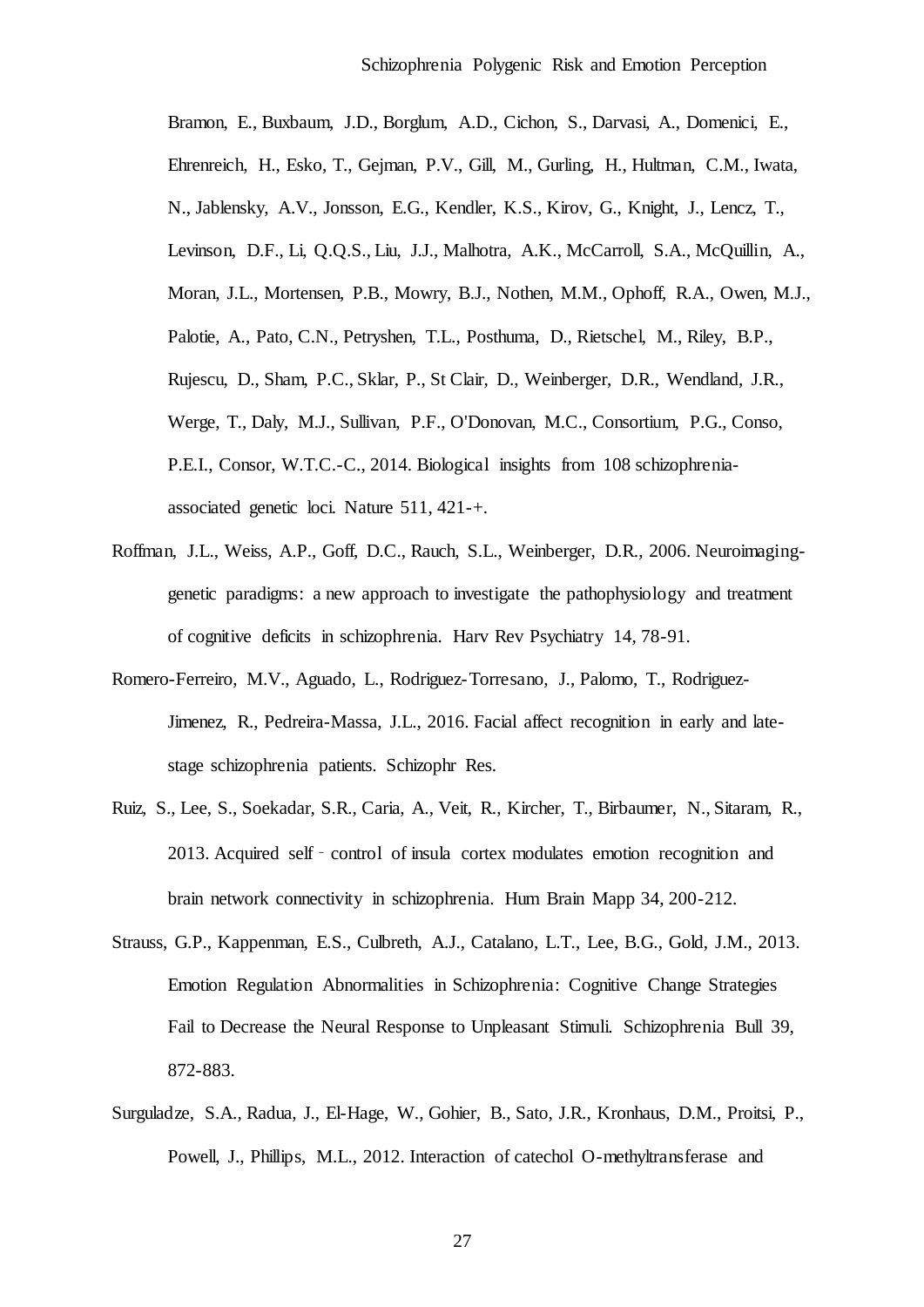serotonin transporter genes modulates effective connectivity in a facial emotionprocessing circuitry. Transl Psychiat 2.

- <span id="page-27-5"></span>Swart, M., Kortekaas, R., Aleman, A., 2009. Dealing with feelings: characterization of trait alexithymia on emotion regulation strategies and cognitive-emotional processing. PloS one 4, e5751.
- <span id="page-27-2"></span>Terwisscha van Scheltinga, A.F., Bakker, S.C., van Haren, N.E., Derks, E.M., Buizer-Voskamp, J.E., Boos, H.B., Cahn, W., Hulshoff Pol, H.E., Ripke, S., Ophoff, R.A., Kahn, R.S., Psychiatric Genome-wide Association Study, C., 2013. Genetic schizophrenia risk variants jointly modulate total brain and white matter volume. Biol Psychiatry 73, 525-531.
- <span id="page-27-1"></span>Vai, B., Papa, G.S., Poletti, S., Radaelli, D., Donnici, E., Bollettini, I., Falini, A., Cavallaro, R., Smeraldi, E., Benedetti, F., 2015. Abnormal cortico-limbic connectivity during emotional processing correlates with symptom severity in schizophrenia. Eur Psychiat 30, 590-597.
- <span id="page-27-6"></span>van der Meer, L., Swart, M., van der Velde, J., Pijnenborg, G., Wiersma, D., Bruggeman, R., Aleman, A., 2014. Neural Correlates of Emotion Regulation in Patients with Schizophrenia and Non-Affected Siblings. Plos One 9.
- <span id="page-27-4"></span>Vuilleumier, P., Pourtois, G., 2007. Distributed and interactive brain mechanisms during emotion face perception: Evidence from functional neuroimaging. Neuropsychologia 45, 174-194.
- <span id="page-27-0"></span>Wahlstrom, J., Gillberg, C., Gustavson, K.H., Holmgren, G., 1986. Infantile-Autism and the Fragile-X - a Swedish Multicenter Study. Am J Med Genet 23, 403-408.
- <span id="page-27-3"></span>Walton, E., Geisler, D., Lee, P.H., Hass, J., Turner, J.A., Liu, J., Sponheim, S.R., White, T., Wassink, T.H., Roessner, V., Gollub, R.L., Calhoun, V.D., Ehrlich, S., 2013.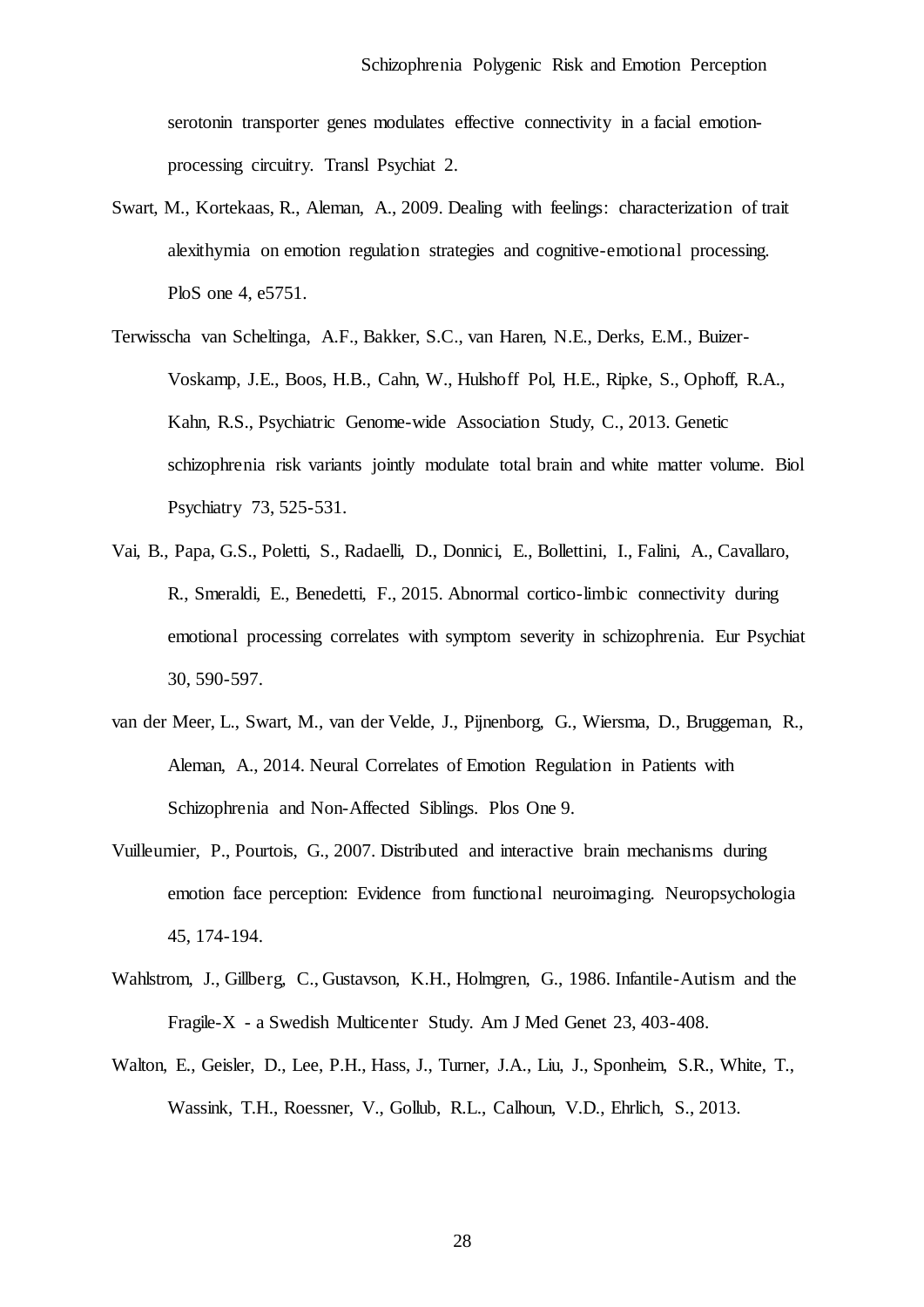Prefrontal Inefficiency Is Associated With Polygenic Risk for Schizophrenia. Schizophr Bull.

<span id="page-28-0"></span>Wray, N.R., Lee, S.H., Mehta, D., Vinkhuyzen, A.A., Dudbridge, F., Middeldorp, C.M., 2014. Research review: polygenic methods and their application to psychiatric traits. Journal of Child Psychology and Psychiatry 55, 1068-1087.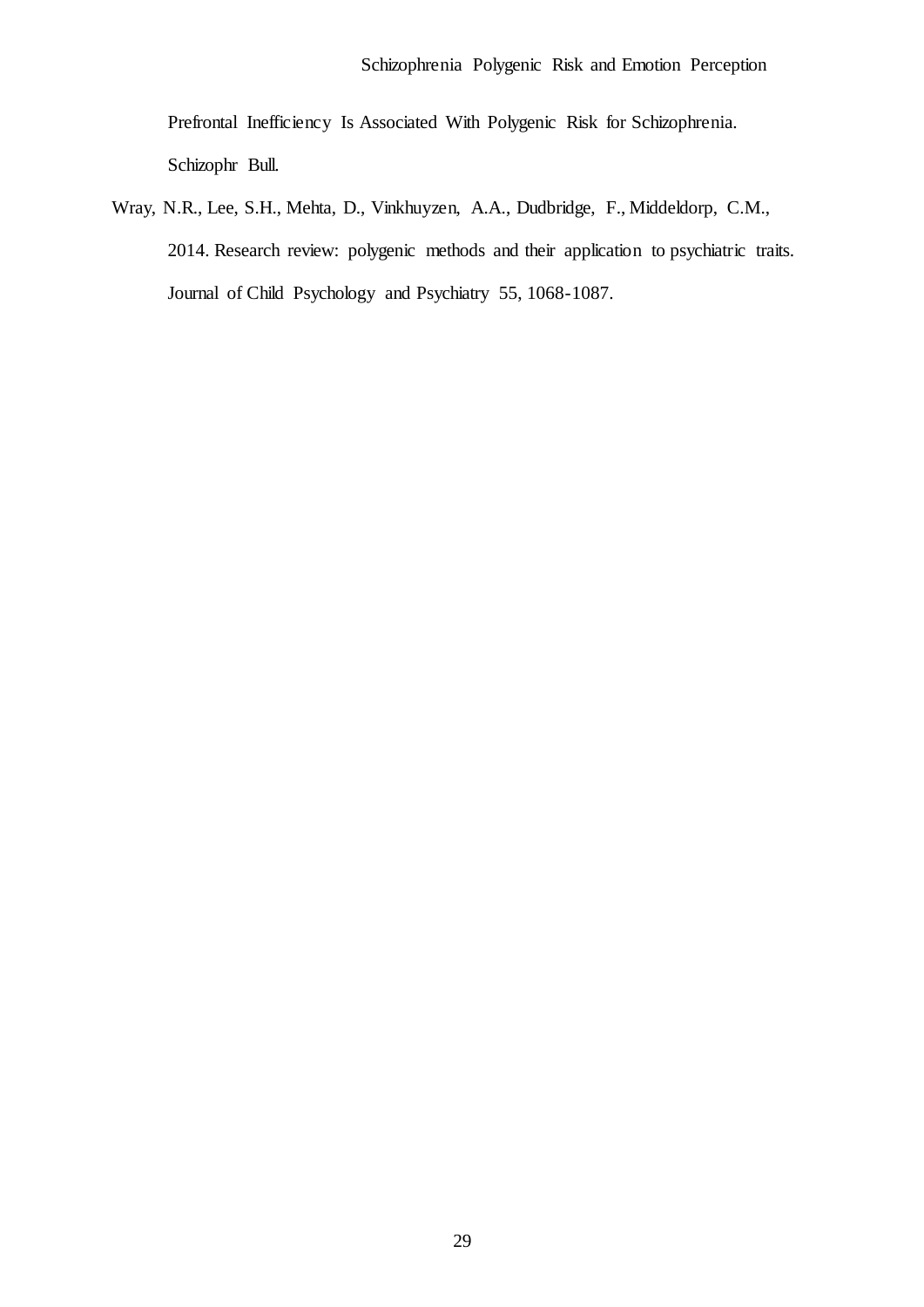# **TABLE 1**

| <b>Mean Accuracy Percentage Scores during the DEP task</b> |  |  |  |  |
|------------------------------------------------------------|--|--|--|--|
|------------------------------------------------------------|--|--|--|--|

|                                 | Mean $(SD)$   |
|---------------------------------|---------------|
| 1. Angry Congruent accuracy     |               |
| $(N = 28)$                      | 93.63% (7.66) |
| 2. Angry Incongruent accuracy   |               |
| $(N = 28)$                      | 96.55% (9.91) |
| 3. Happy Congruent accuracy     |               |
| $(N = 28)$                      | 97.29% (4.36) |
| 4. Happy Incongruent accuracy   |               |
| $(N = 28)$                      | 96.06% (9.62) |
| 5. Neutral Congruent accuracy   |               |
| $(N = 28)$                      | 97.25% (5.19) |
| 6. Neutral Incongruent accuracy |               |
| $(N = 28)$                      | 97.33% (8.15) |

Abbreviations:  $DEF = Dynamic Function$  Perception;  $N = sample size$ .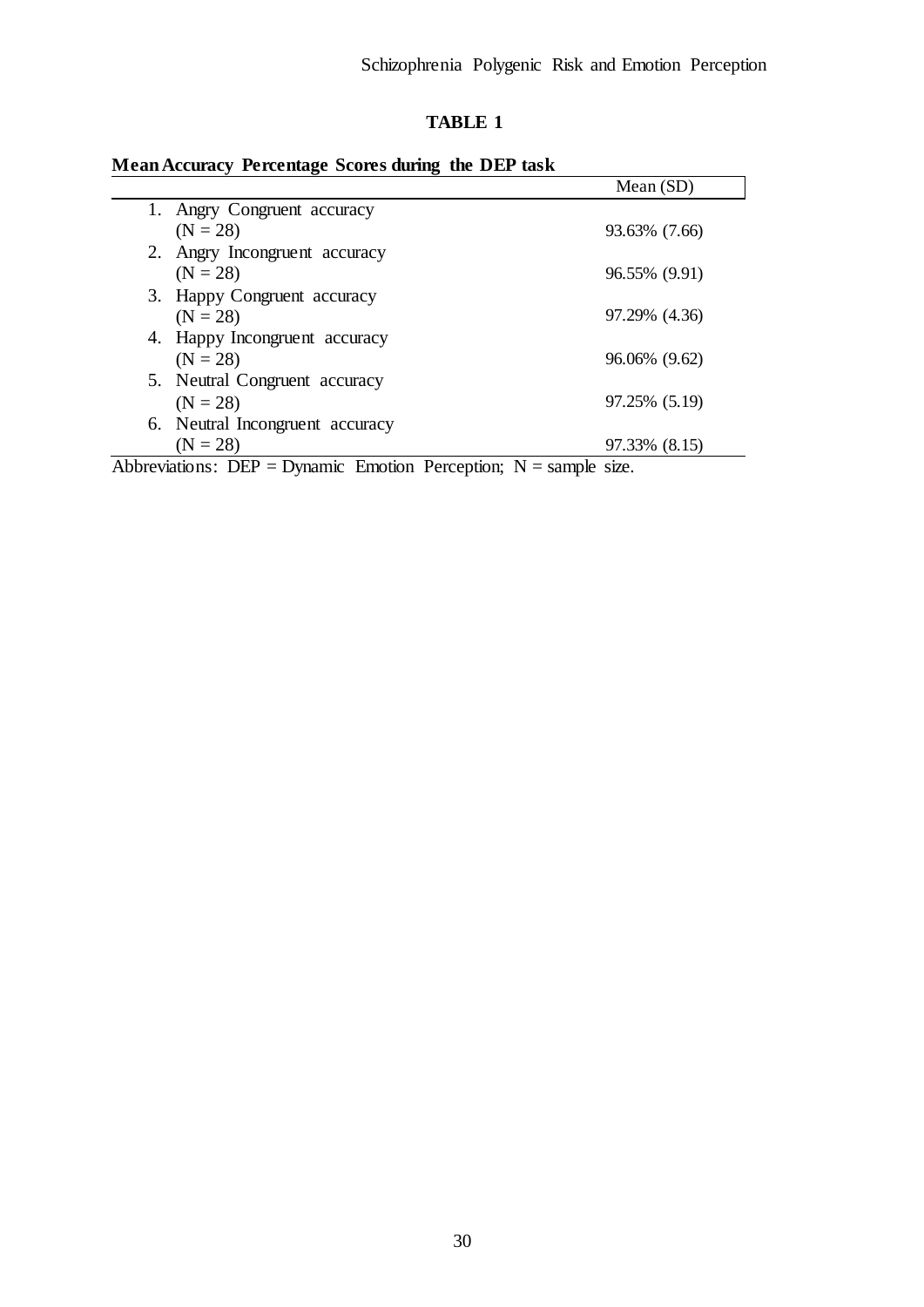| <b>TABLE</b> | ∸ |
|--------------|---|
|--------------|---|

| SCZ FRS                                                                                 |              |                  |                  |                  |                  |              |                  |            |
|-----------------------------------------------------------------------------------------|--------------|------------------|------------------|------------------|------------------|--------------|------------------|------------|
|                                                                                         | 2.           | $\overline{3}$ . | $\overline{4}$ . | $\overline{5}$ . | $\overline{6}$ . | 7.           | 8.               | 9.         |
| 7. SCZ PRS                                                                              |              |                  |                  |                  |                  |              |                  |            |
| $(N = 28)$                                                                              | 0.14         | $-0.34$          | 0.34             | 0.18             | 0.07             | 0.20         | 0.12             | 0.00       |
| 8. Age                                                                                  |              |                  |                  |                  |                  |              |                  |            |
| $(N = 28)$                                                                              | $\mathbf{1}$ | $-0.11$          | $-0.24$          | $-0.09$          | $-0.01$          | $-0.03$      | $-0.10$          | $-0.11$    |
| 9. IQ                                                                                   |              |                  |                  |                  |                  |              |                  |            |
| $(N = 26)$                                                                              |              | $\mathbf{1}$     | 0.04             | $-0.09$          | 0.27             | $-0.06$      | $-0.05$          | $-0.06$    |
| 10. Angry                                                                               |              |                  |                  |                  |                  |              |                  |            |
| Congruent                                                                               |              |                  |                  |                  |                  |              |                  |            |
| accuracy                                                                                |              |                  |                  |                  |                  |              |                  |            |
| $(N = 28)$                                                                              |              |                  | $\mathbf{1}$     | $.59***$         | $.70^{**}$       | $.47*$       | $.56^{**}$       | $.48***$   |
| 11. Angry                                                                               |              |                  |                  |                  |                  |              |                  |            |
| Incongruent                                                                             |              |                  |                  |                  |                  |              |                  |            |
| accuracy                                                                                |              |                  |                  |                  |                  |              |                  |            |
| $(N = 28)$                                                                              |              |                  |                  | $\mathbf{1}$     | $.65***$         | $.93***$     | $.91^{\ast\ast}$ | $.96***$   |
| 12. Happy                                                                               |              |                  |                  |                  |                  |              |                  |            |
| Congruent                                                                               |              |                  |                  |                  |                  |              |                  |            |
| accuracy                                                                                |              |                  |                  |                  |                  |              |                  |            |
| $(N = 28)$                                                                              |              |                  |                  |                  | $\mathbf{1}$     | $.62***$     | $.61***$         | $.63***$   |
| 13. Happy                                                                               |              |                  |                  |                  |                  |              |                  |            |
| Incongruent                                                                             |              |                  |                  |                  |                  |              |                  |            |
| accuracy                                                                                |              |                  |                  |                  |                  |              | $.87^{\ast\ast}$ | $.88^{**}$ |
| $(N = 28)$                                                                              |              |                  |                  |                  |                  | $\mathbf{1}$ |                  |            |
| 14. Neutral                                                                             |              |                  |                  |                  |                  |              |                  |            |
| Congruent                                                                               |              |                  |                  |                  |                  |              |                  |            |
| accuracy                                                                                |              |                  |                  |                  |                  |              | $\mathbf{1}$     | $.86^{**}$ |
| $(N = 28)$<br>15. Neutral                                                               |              |                  |                  |                  |                  |              |                  |            |
|                                                                                         |              |                  |                  |                  |                  |              |                  |            |
| Incongruent<br>accuracy                                                                 |              |                  |                  |                  |                  |              |                  |            |
| $(N = 28)$                                                                              |              |                  |                  |                  |                  |              |                  |            |
| Abbreviations: DEP = Dynamic Emotion Perception: $SCZ =$ schizophrenia: PRS = polygenic |              |                  |                  |                  |                  |              |                  |            |

|                |  |  | Pearson's Correlation Matrix among Age, IQ, performance during the DEP task and |  |  |
|----------------|--|--|---------------------------------------------------------------------------------|--|--|
| <b>SCZ PRS</b> |  |  |                                                                                 |  |  |

Abbreviations: DEP = Dynamic Emotion Perception; SCZ = schizophrenia; PRS = polygenic risk score; N = sample size.  $*p < 0.05$ ,  $**p < 0.01$ .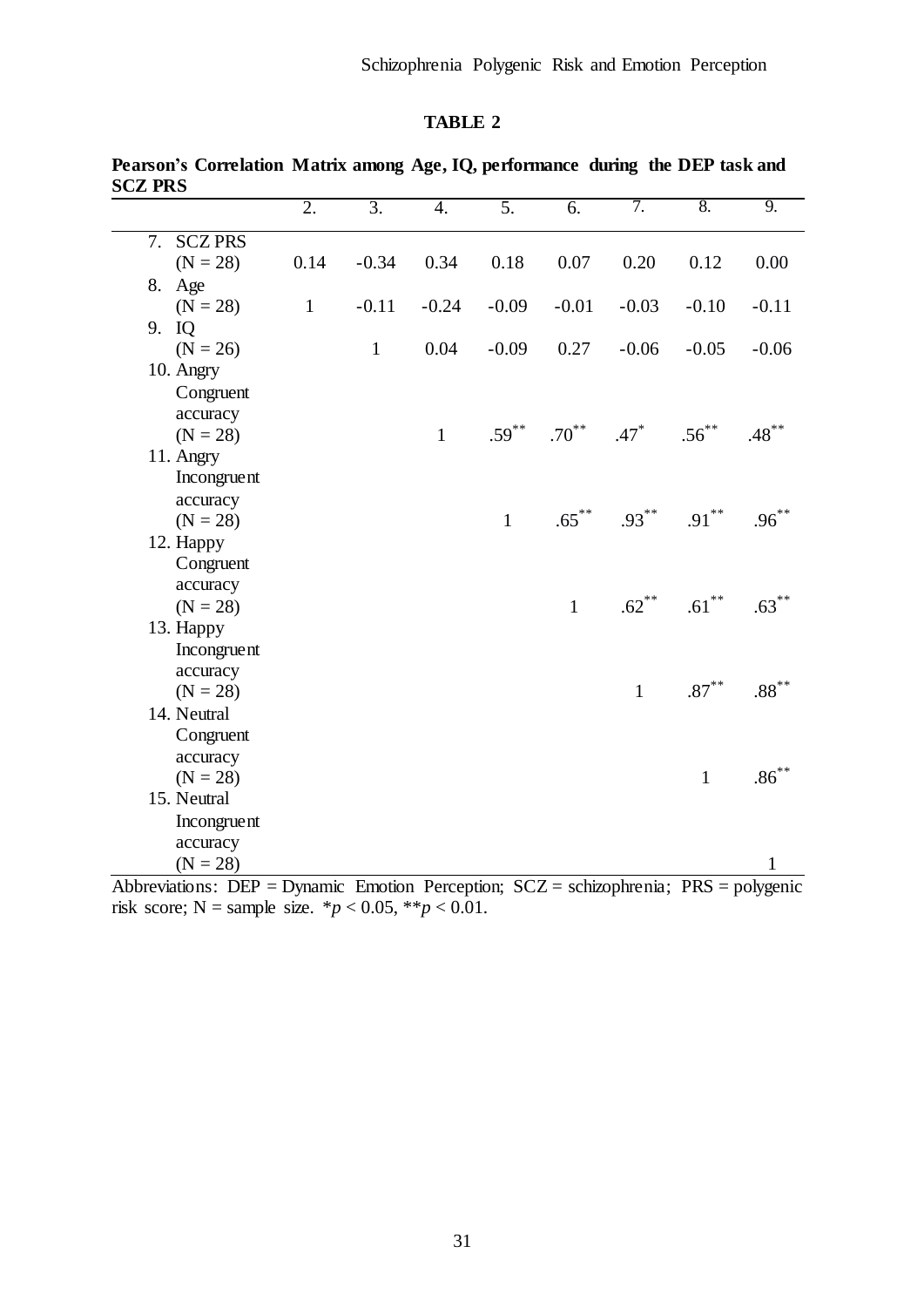# Schizophrenia Polygenic Risk and Emotion Perception

| Brain region                                                           | Hem         | <b>BA</b> | <b>MNI</b> coordinates |                | <b>Voxels</b>  | <b>BSR</b> |      |
|------------------------------------------------------------------------|-------------|-----------|------------------------|----------------|----------------|------------|------|
|                                                                        |             |           | $\boldsymbol{\chi}$    | $\mathbf{y}$   | $\mathcal{Z}$  |            |      |
| LV1: Brain activity during emotion perception associated with SCZ PRS. |             |           |                        |                |                |            |      |
| dIPFC                                                                  | B           | 6, 8      | 16                     | 32             | 46             | 688        | 7.23 |
|                                                                        |             |           | $-8$                   | 50             | 48             | 377        | 6.03 |
| Precentral                                                             | $\mathbf R$ | 6         | 34                     | $-6$           | 54             | 2509       | 6.11 |
| dmPFC                                                                  | L           | 6, 11     | $-4$                   | 36             | 34             | 1378       | 5.67 |
| Inferior frontal                                                       | B           | 13, 47    | 32                     | 14             | $-18$          | 446        | 5.61 |
|                                                                        |             |           | $-24$                  | 20             | $-22$          | 209        | 4.64 |
| SMA                                                                    |             | 31        | -6                     | $-12$          | 48             | 2205       | 5.51 |
| Amygdala                                                               | $\bf{B}$    |           | $-20$                  | $-10$          | $-24$          | 360        | 8.26 |
|                                                                        |             |           | 26                     | $-12$          | $-24$          | 556        | 5.80 |
| Posterior mid-cingulate                                                | B           | 23, 24    | 8                      | $-14$          | 26             | 600        | 6.93 |
|                                                                        |             |           | $-20$                  | $-14$          | 44             | 369        | 6.51 |
| Posterior Cingulate                                                    | L           | 30        | $-12$                  | $-66$          | 16             | 911        | 6.00 |
| Anterior Cingulate                                                     | $\mathbf R$ | 24        | 8                      | 34             | $\overline{4}$ | 335        | 5.82 |
| Hippocampus                                                            | $\mathbf R$ |           | 32                     | $-16$          | $-20$          | 464        | 5.56 |
| Middle occipital                                                       | L           | 19        | $-56$                  | $-68$          | $-2$           | 237        | 5.11 |
| Cuneus                                                                 | $\mathbf R$ | 19        | 32                     | $-80$          | 30             | 281        | 4.63 |
| Precuneus                                                              | B           | 7, 19     | 20                     | $-44$          | 62             | 3418       | 6.39 |
|                                                                        |             |           | $-28$                  | $-74$          | 48             | 790        | 6.07 |
| Postcentral                                                            | B           | 3         | 32                     | $-26$          | 56             | 1354       | 6.05 |
|                                                                        |             |           | $-48$                  | $-14$          | 46             | 729        | 5.32 |
| Temporoparietal junction                                               | $\mathbf R$ | 40        | 68                     | $-26$          | 34             | 231        | 5.32 |
| Superior parietal lobule                                               | $\mathbf R$ | $\tau$    | 26                     | $-50$          | 72             | 262        | 4.82 |
| Thalamus Pulvinar                                                      | $\mathbf R$ |           | 18                     | $-34$          | 16             | 1243       | 6.71 |
| Insula                                                                 | $\mathbf R$ | 13        | 44                     | 10             | -6             | 210        | 6.17 |
| Claustrum                                                              | R           |           | 42                     | $-14$          | $-8$           | 1078       | 5.48 |
| Caudate                                                                | $\mathbf R$ |           | $\overline{4}$         | 24             | $-4$           | 218        | 5.17 |
| Globus Pallidus                                                        | L           |           | $-20$                  | $-16$          | $-8$           | 270        | 4.90 |
| Middle temporal                                                        | B           | 39, 21    | $-58$                  | $-60$          | 16             | 543        | 6.81 |
|                                                                        |             |           | 60                     | $-16$          | $-26$          | 271        | 5.45 |
| Superior temporal                                                      | B           | 22, 41    | $-40$                  | 2              | $-20$          | 550        | 5.86 |
|                                                                        |             |           | 54                     | $\overline{2}$ | $-4$           | 371        | 4.64 |

| TABLE |  |
|-------|--|
|-------|--|

Abbreviations: Hem = hemisphere;  $BA = Brodmann area$ ;  $R = right$ ;  $L = left$ ;  $B = bilateral$ ; dlPFC = dorsolateral prefrontal cortex; dmPFC = dorsomedial prefrontal cortex; SMA = supplementary motor area;  $BSR =$  bootstrap ratio; voxels = number of voxels (one voxel volume = 6 mm<sup>3</sup>). All reported activations are  $\geq$ 100 voxels (600 mm<sup>3</sup>).